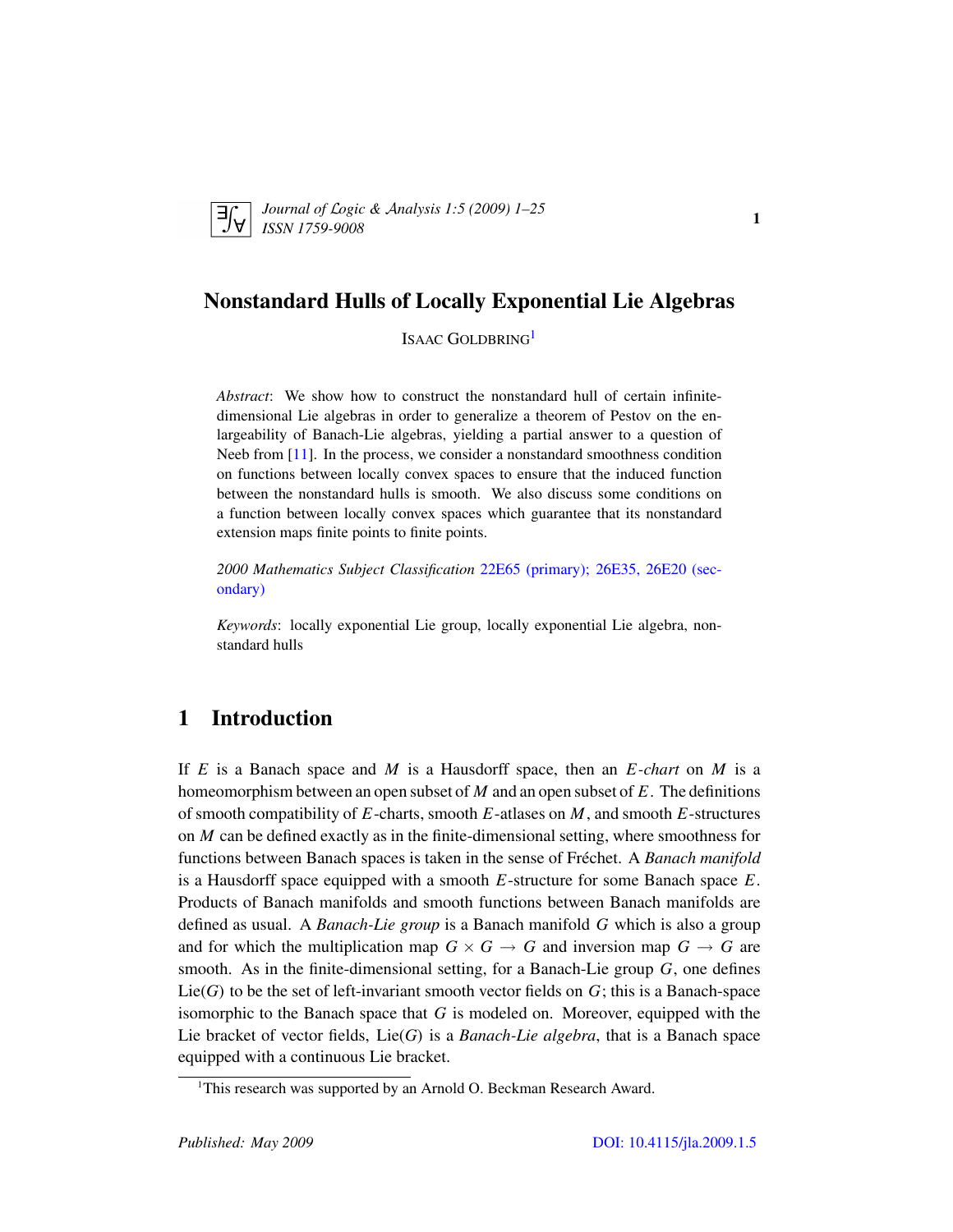A Banach-Lie algebra is *enlargeable* if it is isomorphic to the Lie algebra of a Banach-Lie group. While all finite-dimensional Lie algebras are enlargeable (this is Lie's third theorem), there are Banach-Lie algebras which are not enlargeable; see, for example, Lazard and Tits [\[9\]](#page-23-0). In the early 1990s, Pestov [\[13\]](#page-24-1) gave a nonstandard hull construction for Banach-Lie algebras and groups and used it to prove the following theorem on the enlargeability of Banach-Lie algebras.

<span id="page-1-0"></span>**Theorem 1.1** Let  $\mathfrak g$  be a Banach-Lie algebra. Suppose that there exists a family  $\mathcal H$ of closed Lie subalgebras of g and a neighborhood *V* of 0 in g such that:

- For each  $\mathfrak{h}_1, \mathfrak{h}_2 \in \mathcal{H}$ , there is an  $\mathfrak{h}_3 \in \mathcal{H}$  such that  $\mathfrak{h}_1 \cup \mathfrak{h}_2 \subseteq \mathfrak{h}_3$ ;
- $\bigcup \mathcal{H}$  is dense in  $\mathfrak{g}$ ;
- Every  $\mathfrak{h} \in \mathcal{H}$  is enlargeable and if *H* is a corresponding connected, simply connected Lie group, then the restriction  $\exp_H |V \cap \mathfrak{h}|$  is injective.

Then  $\alpha$  is enlargeable.

Nowadays, it is recognized that the setting of Banach-Lie groups and algebras is too restrictive when studying infinite-dimensional Lie groups and algebras and the proper model spaces for such groups and algebras are arbitrary *locally convex spaces*. Recall that a locally convex space is a Hausdorff topological vector space *E* for which there is a basis of neighborhoods of 0 consisting of convex sets. (In this paper, all topological vector spaces are assumed to be *real*.) Equivalently, a locally convex space is a vector space *E* equipped with a separating family of seminorms; these seminorms yield a topology on *E* for which a subbase of open sets around 0 are sets of the form

$$
V(p, \epsilon) := \{ x \in E \mid p(x) < \epsilon \},
$$

as p varies over the family of seminorms and  $\epsilon$  ranges over  $\mathbb{R}^{>0}$ . After defining smoothness for functions between locally convex spaces, one defines locally convex Lie groups as in the Banach setting above. Locally convex Lie algebras are defined to be locally convex spaces equipped with a continuous Lie bracket. For an introduction to infinite-dimensional Lie theory as it is now studied, see the wonderful survey [\[11\]](#page-24-0) by Karl-Hermann Neeb. From now on in this paper, when we speak of Lie groups and algebras, we always mean Lie groups and algebras modeled on locally convex spaces.

Since arbitrary Lie groups and algebras lack much of the structure theory of their finitedimensional counterparts, one usually adds extra assumptions on the groups/algebras to be able to develop an adequate Lie theory. A Banach-Lie group is an example of a *locally exponential Lie group*, which is a Lie group possessing a smooth exponential function which provides a diffeomorphism between an open neighborhood of 0 in its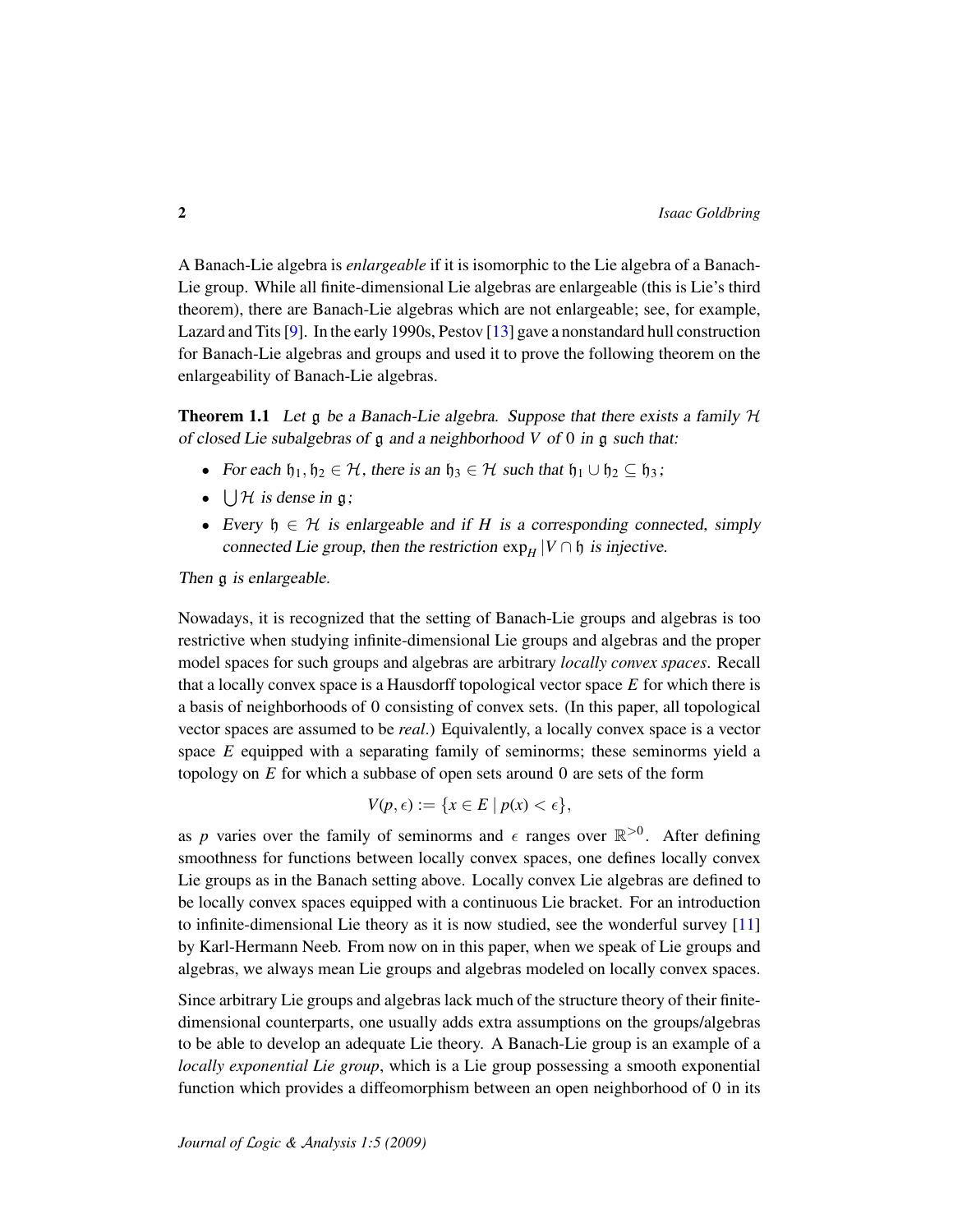Lie algebra and an open neighborhood of the identity in the Lie group. There is a corresponding notion of a *locally exponential Lie algebra*, which is a Lie algebra that is a natural candidate to be the Lie algebra of a locally exponential Lie group (see Section 5 for precise definitions of these notions). It is one of the open problems in the Neeb survey [\[11,](#page-24-0) Problem VI.6] to generalize Pestov's theorem to the class of locally exponential Lie algebras.

Just as in the Banach setting, we can construct the nonstandard hull of an arbitrary internal Lie algebra and prove that it is also a Lie algebra (modeled on the nonstandard hull of the original model space). Whereas the saturation assumption on the nonstandard extension yields quite easily that the nonstandard hull of an internal Banach-Lie algebra is once again a Banach-Lie algebra, it is not at all immediate that the hull of a locally exponential Lie algebra is also a locally exponential Lie algebra. This is due to the fact that locally exponential Lie algebras are defined in terms of smooth functions on the underlying locally convex space, and internally smooth functions do not necessarily induce smooth functions on the nonstandard hull. This is why we have to strengthen the notion of smoothness in our locally exponential Lie algebras to ensure that the nonstandard hull is once again a locally exponential Lie algebra.

In the Banach setting, if an internal Lie algebra is enlargeable, the theory of the Baker-Campbell-Hausdorff (BCH) series allows one to construct the nonstandard hull of the corresponding Banach-Lie group in a straightforward manner. We are not as fortunate in our setting, and so our theorem requires an extra (necessary) hypothesis relating the local group operations of the various subalgebras in  $H$  in order to construct the nonstandard hull of an internal Lie group whose Lie algebra is an element of  $\mathcal{H}^*$ .

We do not assume that the reader is familiar with infinite-dimensional Lie theory and so all relevant notions will be defined.

We assume that the reader is familiar with elementary nonstandard analysis; other-wise, consult Davis [\[3\]](#page-23-1) or Henson [\[6\]](#page-23-2) for a friendly introduction. Let us say that all nonstandard arguments take place in a sufficiently saturated nonstandard extension.

Here are a few conventions that we use throughout the paper. We always suppose *m* and *n* range over  $\mathbb{N} := \{0, 1, 2, \ldots\}$ . For any set *A*,  $A^{\times n}$  denotes the cartesian product  $A \times \cdots \times A$ . If *G* is a group and  $A \subseteq G$ , then  $A^n$  denotes the set of *n*-fold products  $\overline{n}$  times

from 
$$
A
$$
, that is

 $A^n := \{a_1 \cdots a_n \mid a_i \in A \text{ for all } i = 1, \ldots, n\}.$ 

For any topological space *X* and any  $a \in X$ , we let

$$
\mu_X(a) := \bigcap \{ \mathcal{O}^* \mid \mathcal{O} \text{ is an open neighborhood of } a \text{ in } X \}.
$$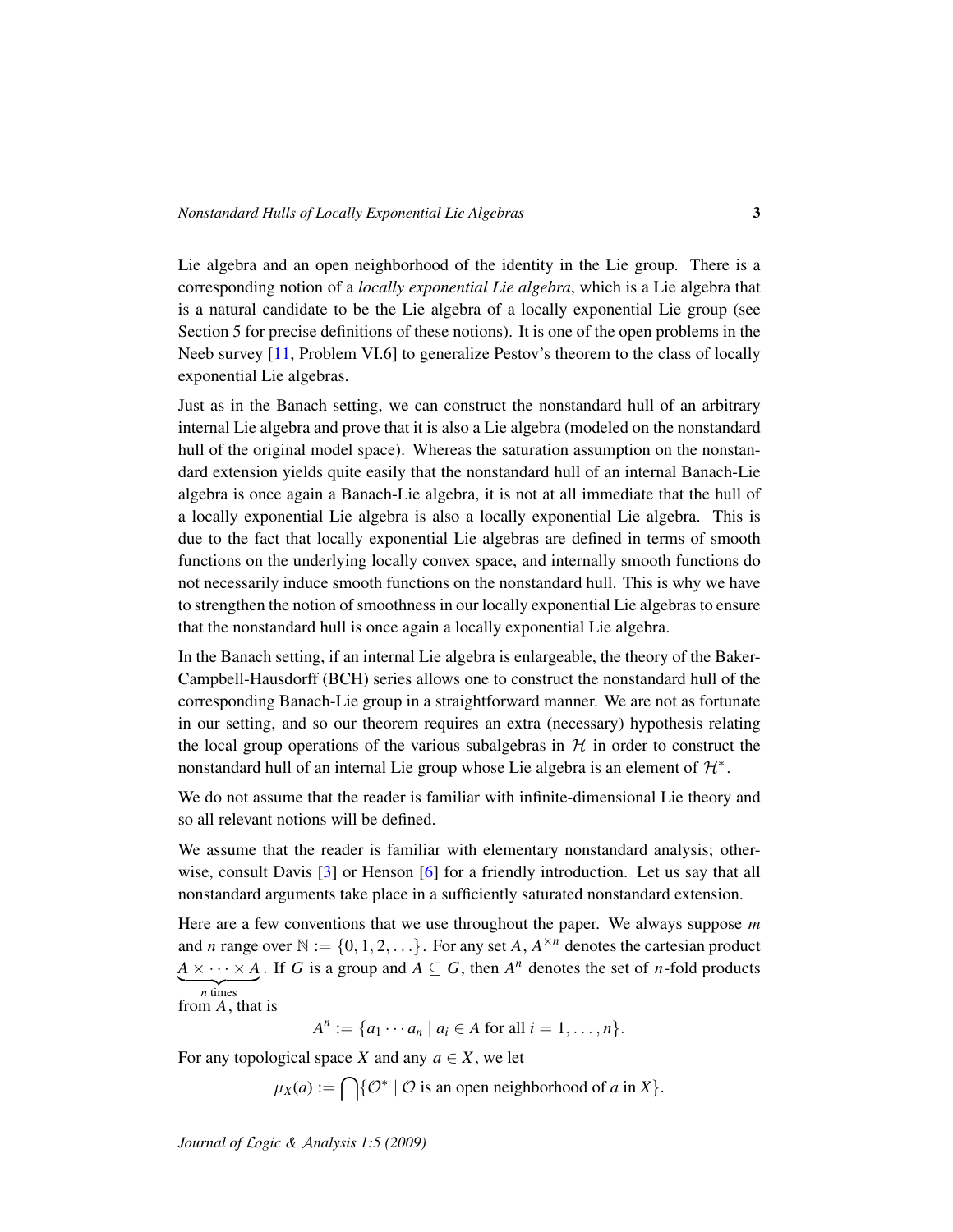If the space *X* is clear from context, we write  $\mu(a)$  instead of  $\mu_X(a)$ . We also set  $X_{\text{ns}} := \bigcup_{a \in X} \mu(a).$ 

Now suppose *X* is a locally convex space and  $\Gamma$  is a set of seminorms defining the topology on *X*. Then for *Y* an internal subset of  $X^*$ , we define the set

 $Y_f := \{x \in Y \mid p(x) \in \mathbb{R}_{\text{ns}} \text{ for all } p \in \Gamma\}.$ 

If  $Y = X^*$ , we will just write  $X_f$  for this set instead of  $X_f^*$ . We also set

 $\mu_Y(0) := \{x \in Y \mid p(x) \in \mu_{\mathbb{R}}(0) \text{ for all } p \in \Gamma\}$ 

and we sometimes write  $\mu(Y)$  or  $\mu_Y$  for this set. As before, if  $Y = X^*$ , we just write  $\mu(X)$  or  $\mu_X$ , and note that this is equal to  $\mu_X(0)$  as defined in the previous paragraph. Finally, for  $a, b \in X^*$ , we write  $a \sim b$  if  $a - b \in \mu(X)$ .

I would like to thank Lou van den Dries, Ward Henson, and Karl-Hermann Neeb for very helpful discussions.

## 2 Nonstandard Hulls of Internal Lie Algebras

In this section, we work with the following setting. We let g be a locally convex Lie algebra, that is g is a locally convex space equipped with a continuous Lie bracket [ $\cdot$ ,  $\cdot$ ]:  $\mathfrak{g} \times \mathfrak{g} \to \mathfrak{g}$ . We let  $\Gamma_{\mathfrak{g}}$  denote the set of *all* continuous seminorms on  $\mathfrak{g}$ . We further suppose that  $\mathfrak h$  is an internal subalgebra of  $\mathfrak g^*$ , that is  $\mathfrak h$  is an internal  $\mathbb R^*$ -linear subspace of g such that  $[\mathfrak{h}, \mathfrak{h}] \subseteq \mathfrak{h}$ . Our goal in this section is to form the nonstandard hull of h.

**Lemma 2.1**  $h_f$  is a real Lie algebra and  $\mu_h$  is a Lie ideal of  $h_f$ .

**Proof** It is well-known and easy to see that  $h_f$  is a real vector space and  $\mu_h$  is a real subspace of  $h_f$ . We first show that  $[h_f, h_f] \subseteq h_f$ . Since  $[\cdot, \cdot]$  is continuous at (0, 0), given  $p \in \Gamma_{\mathfrak{g}}$ , there exist  $q \in \Gamma_{\mathfrak{g}}$  and  $r \in \mathbb{R}^{>0}$  such that for all  $a, b \in \mathfrak{g}$ , if  $q(a), q(b) < r$ , then  $p([a, b]) < 1$ . Since  $x, y \in \mathfrak{h}_f$ , we can choose  $\alpha \in \mathbb{R}^{>0}$  so that  $q(\alpha x)$ ,  $q(\alpha y) < r$ . Then  $p([\alpha x, \alpha y]) < 1$ , whence  $p([x, y]) < \frac{1}{\alpha^2}$ . It follows that  $[x, y] \in \mathfrak{h}_f$  and hence  $\mathfrak{h}_f$  is a real Lie algebra.

It remains to show that  $[f_f, \mu_b] \subseteq \mu_b$ . Suppose  $x \in f_f$  and  $y \in \mu_b$ . Let  $p \in \Gamma_g$  and let  $\epsilon \in \mathbb{R}^{>0}$ . By continuity of [ $\cdot$ , $\cdot$ ] at (0,0), there exists  $q \in \Gamma_{\mathfrak{g}}$  and  $r \in \mathbb{R}^{>0}$  such that for all  $a, b \in \mathfrak{g}$ , if  $q(a), q(b) < r$ , then  $p([a, b]) < \epsilon$ . Since  $x \in \mathfrak{h}_f$ , we can choose  $\alpha \in \mathbb{R}^{>0}$  so that  $q(\alpha x) < r$ . Since  $y \in \mu_{\mathfrak{h}}$ , we have that  $q(\frac{1}{\alpha}y) < r$ , whence we can conclude that  $p([x, y]) = p([\alpha x, \frac{1}{\alpha}y]) < \epsilon$ . But  $[\alpha x, \frac{1}{\alpha}y] = [x, y]$ , whence we see that  $p([x, y]) < \epsilon$ . Since *p* and  $\epsilon$  were arbitrary, we see that  $[x, y] \in \mu_{\mathfrak{h}}$ .  $\Box$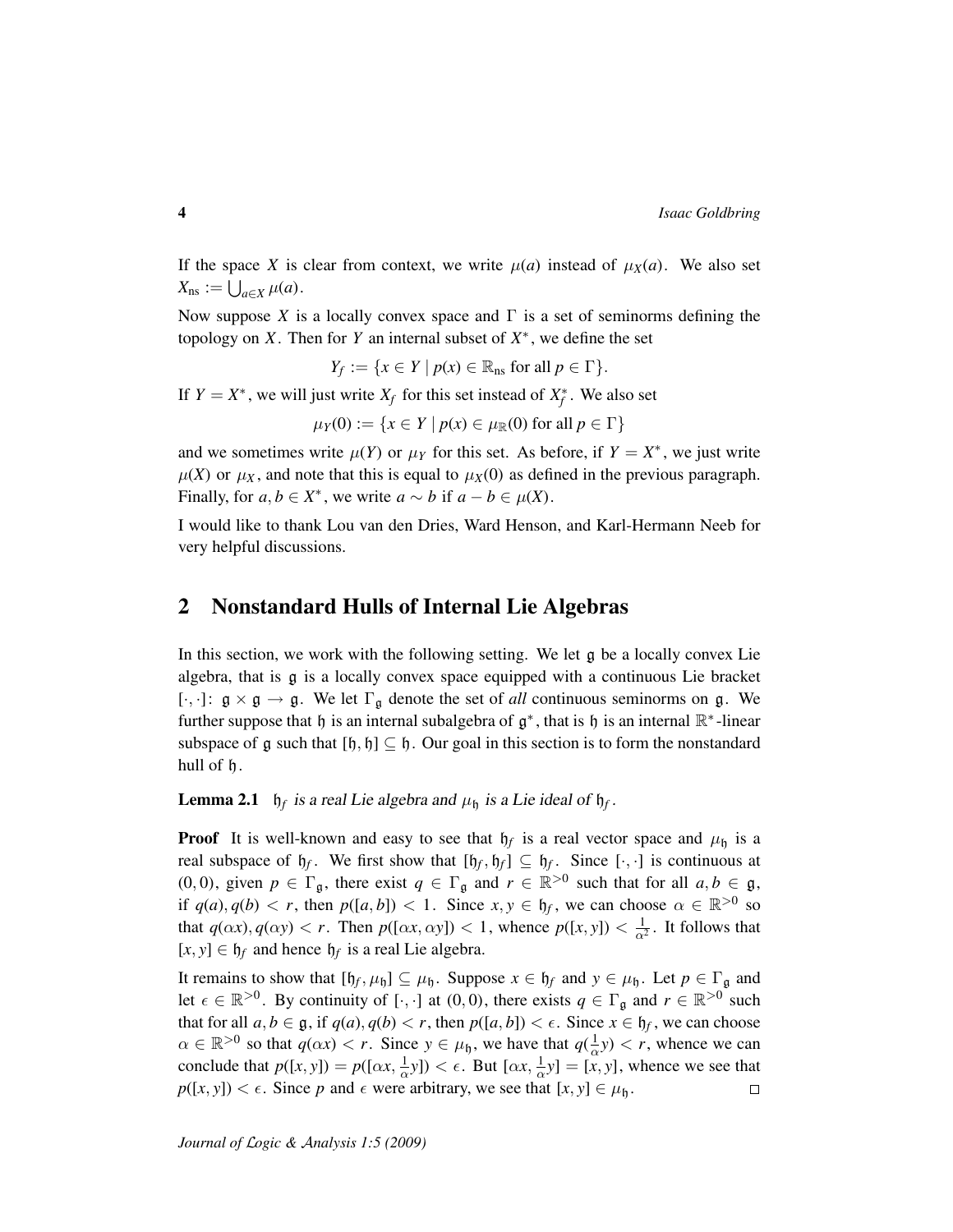Define the nonstandard hull of h to be  $\hat{h} := h_f / \mu_h$ , which is a real Lie algebra. (The Lie bracket is given by  $[x + \mu_{\mathfrak{h}}, y + \mu_{\mathfrak{h}}] := [x, y] + \mu_{\mathfrak{h}}$ . Let  $\pi_{\mathfrak{h}}: \mathfrak{h}_f \to \widehat{\mathfrak{h}}$  denote the canonical quotient map. For  $p \in \Gamma_{\mathfrak{a}}$ , define  $\hat{p} : \hat{\mathfrak{h}} \to \mathbb{R}$  by  $\hat{p}(x + \mu_{\mathfrak{h}}) := \text{st}(p(x))$ ; we can make this definition because for all  $x, y \in \mathfrak{g}, |p(x) - p(y)| \leq p(x - y)$ .)

Let  $\Gamma_{\widehat{b}} := {\widehat{p} \mid p \in \Gamma_{\mathfrak{g}}}$ . We claim that  $\Gamma_{\widehat{b}}$  is a separating family of seminorms on b. It is trivial to verify that each  $\hat{p}$  is a seminorm. To see that  $\Gamma_{\hat{b}}$  is separating, note that if  $x \in \mathfrak{h}_f \setminus \mu_{\mathfrak{h}}$ , then for some  $p \in \Gamma_{\mathfrak{g}}$  and some  $\epsilon \in \mathbb{R}^{>0}$ ,  $p(x) \geq \epsilon$ . Consequently,  $\widehat{p}(x + \mu_{\mathfrak{h}}) \geq \epsilon.$ 

We now see that h equipped with the family of seminorms  $\Gamma_{\hat{\mathfrak{h}}}$  is a locally convex space. It remains to show that the Lie bracket of  $\hat{h}$  is continuous with respect to the locally convex topology just given to  $h$ .

**Lemma 2.2**  $[\cdot, \cdot]: \hat{\mathfrak{h}} \times \hat{\mathfrak{h}} \to \hat{\mathfrak{h}}$  is continuous and thus  $\hat{\mathfrak{h}}$  is a locally convex Lie algebra.

**Proof** We first show the continuity of [·, ·] at  $(0 + \mu_{\mathfrak{h}}, 0 + \mu_{\mathfrak{h}})$ . Let  $\hat{p} \in \Gamma_{\hat{\mathfrak{h}}}$  and let  $\epsilon \in \mathbb{R}^{>0}$ . Fix  $\epsilon' \in \mathbb{R}^{>0}$  with  $\epsilon' < \epsilon$ . Choose  $q \in \Gamma_{\mathfrak{g}}$  and  $r \in \mathbb{R}^{>0}$  so that if  $a, b \in \mathfrak{g}$ and  $q(a)$ ,  $q(b) < r$ , then  $p([a, b]) < \epsilon'$ . Then if  $\hat{q}(x + \mu_b), \hat{q}(y + \mu_b) < r$ , one has  $\widehat{p}([x, y] + \mu_{\mathfrak{h}}) \leq \epsilon' < \epsilon.$ 

We next show that for any  $c + \mu_h \in \widehat{h}$ , the map

$$
x + \mu_{\mathfrak{h}} \mapsto [c, x] + \mu_{\mathfrak{h}} \colon \mathfrak{h} \to \mathfrak{h}
$$

is continuous at  $0 + \mu_b$  (and hence continuous on all of  $\hat{b}$  since the aforementioned map is linear). Fix  $\hat{p} \in \Gamma_{\hat{b}}$  and  $\epsilon \in \mathbb{R}^{>0}$ . Fix  $\epsilon' \in \mathbb{R}^{>0}$  with  $\epsilon' < \epsilon$ . As in the above paragraph, choose  $q \in \Gamma_{\mathfrak{g}}$  and  $r \in \mathbb{R}^{>0}$  so that if  $a, b \in \mathfrak{g}$  satisfy  $q(a), q(b) < r$ , then  $p([a, b]) < \epsilon'$ . Choose  $\alpha \in \mathbb{R}^{>0}$  so that  $q(\alpha c) < r$ . Now suppose  $\hat{q}(x + \mu_b) < \alpha r$ . Then  $q(\frac{1}{\alpha}x) < r$ , whence  $p([\alpha c, \frac{1}{\alpha}x]) < \epsilon'$ . Thus,  $\hat{p}([c, x] + \mu_{\mathfrak{h}}) < \epsilon$ .

An analogous argument shows that for any  $c + \mu_{\mathfrak{h}} \in \widehat{\mathfrak{h}}$ , the map

$$
x + \mu_{\mathfrak{h}} \mapsto [x, c] + \mu_{\mathfrak{h}} \colon \widehat{\mathfrak{h}} \to \widehat{\mathfrak{h}}
$$

is also continuous. We can thus conclude that  $[\cdot, \cdot] : \hat{\mathfrak{h}} \to \hat{\mathfrak{h}}$  is continuous from the fact that for a topological vector space *X*, a bilinear map  $T: X \times X \rightarrow X$  is continuous if it is continuous at  $(0_X, 0_X)$  and if for each  $a \in X$ , the functions  $x \mapsto T(a, x)$ :  $X \to X$ and  $x \mapsto T(x, a)$ :  $X \to X$  are continuous. (This is probably well known, but here is a nonstandard proof of this. Suppose  $(a, b) \in X \times X$  and  $(c, d) \in \mu(a, b)$ . Then

$$
T(a,b) - T(c,d) = T(a-c,b) + T(c-a,b-d) + T(a,b-d),
$$

which is in  $\mu(X)$  by our assumptions.)

*Journal of* L*ogic &* A*nalysis 1:5 (2009)*

 $\Box$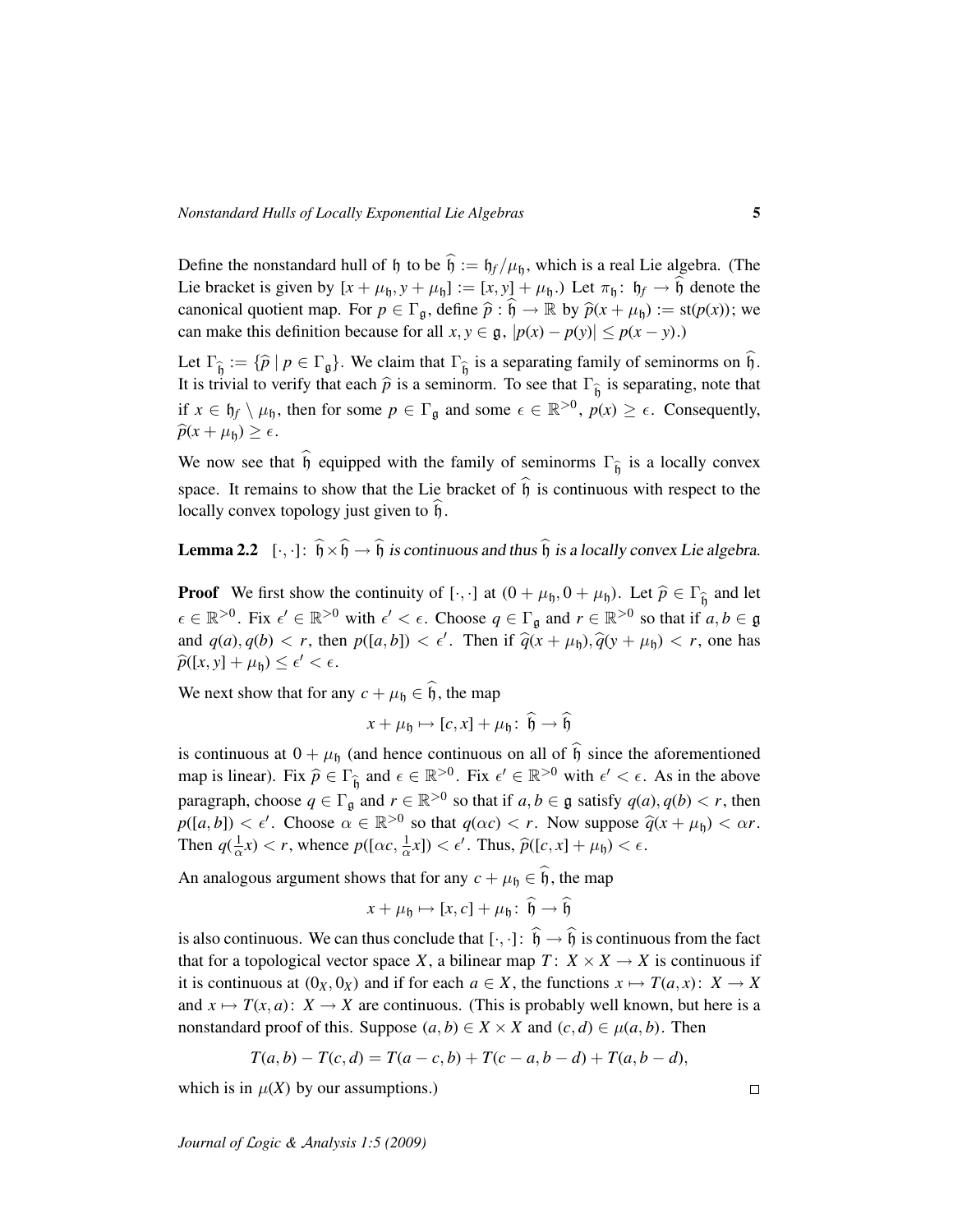**Remark 2.3** It is obvious that the linear map  $\iota: \mathfrak{g} \to \widehat{\mathfrak{g}^*}$  given by  $\iota(x) = x + \mu$  is such that for every  $p \in \Gamma_{\mathfrak{g}}$  and every  $x \in \mathfrak{g}$ , one has  $p(x) = \hat{p}(\iota(x))$ . In particular,  $\iota$  is an injective *morphism of locally convex Lie algebras*, that is a continuous Lie algebra homomorphism.

Remark 2.4 An easy saturation argument shows that  $\hat{b}$  is a closed subspace of  $\hat{g}^*$ . Since  $\hat{\mathfrak{g}}^*$  is complete (see Luxemberg [\[10,](#page-23-3) Theorem 3.15.1]), it follows that  $\hat{\mathfrak{h}}$  is complete as well.

# 3 Nonstandard Differentiability Conditions in Locally Convex Spaces

In this section, we define a nonstandard notion of smoothness for functions between locally convex spaces which is stronger than the standard notion of smoothness and show how such functions induce (standardly) smooth functions on the nonstandard hulls. We then introduce a standard strengthening of smoothness which implies our nonstandard notion. Finally, we show that for certain locally convex spaces, our nonstandard notion is equivalent to ordinary smoothness.

Throughout this section, we assume *E* and *F* are locally convex spaces,  $U \subseteq E$  is open, and  $f: U \to F$  is a function. Before we enter our discussion of differentiability, we first provide the following easy lemma, which may be well-known but is included here for the sake of completeness. Using the terminology of Stroyan [\[14\]](#page-24-2), we let  $\text{Lin}^k(E^*, F^*)$ denote the space of internal  $k$ -linear maps from  $E^*$  to  $F^*$  and we introduce the space

FLin<sup>k</sup>(
$$
E^*
$$
,  $F^*$ ) = { $T \in Lin^k(E^*, F^*) | T((E_f)^{\times k}) \subseteq F_f$  }.

We let  $FLin(E^*, F^*)$  denote  $FLin^1(E^*, F^*)$ .

<span id="page-5-0"></span>**Lemma 3.1** Suppose  $T \in \text{Lin}^k(E^*, F^*)$ . Then  $T \in \text{FLin}^k(E^*, F^*)$  if and only if whenever  $x_1, \ldots, x_k \in E_f$  are such that  $x_i \in \mu_E$  for some  $i \in \{1, \ldots, k\}$ , we have  $T(x_1, \ldots, x_k) \in \mu_F$ .

**Proof** First suppose that  $T \in \text{FLin}^k(E^*, F^*)$ . Let  $x_1, \ldots, x_k \in E_f$  and assume, without loss of generality, that  $x_1 \in \mu_E$ . Choose  $N \in \mathbb{N}^* \setminus \mathbb{N}$  such that  $Nx_1 \in E_f$ ; such N exists by an easy saturation argument (see Henson and Moore [\[7,](#page-23-4) Theorem 1.6]). But now

$$
T(x_1,\ldots,x_k)=\frac{1}{N}T(Nx_1,x_2,\ldots,x_k)\in\frac{1}{N}F_f\subseteq\mu_F.
$$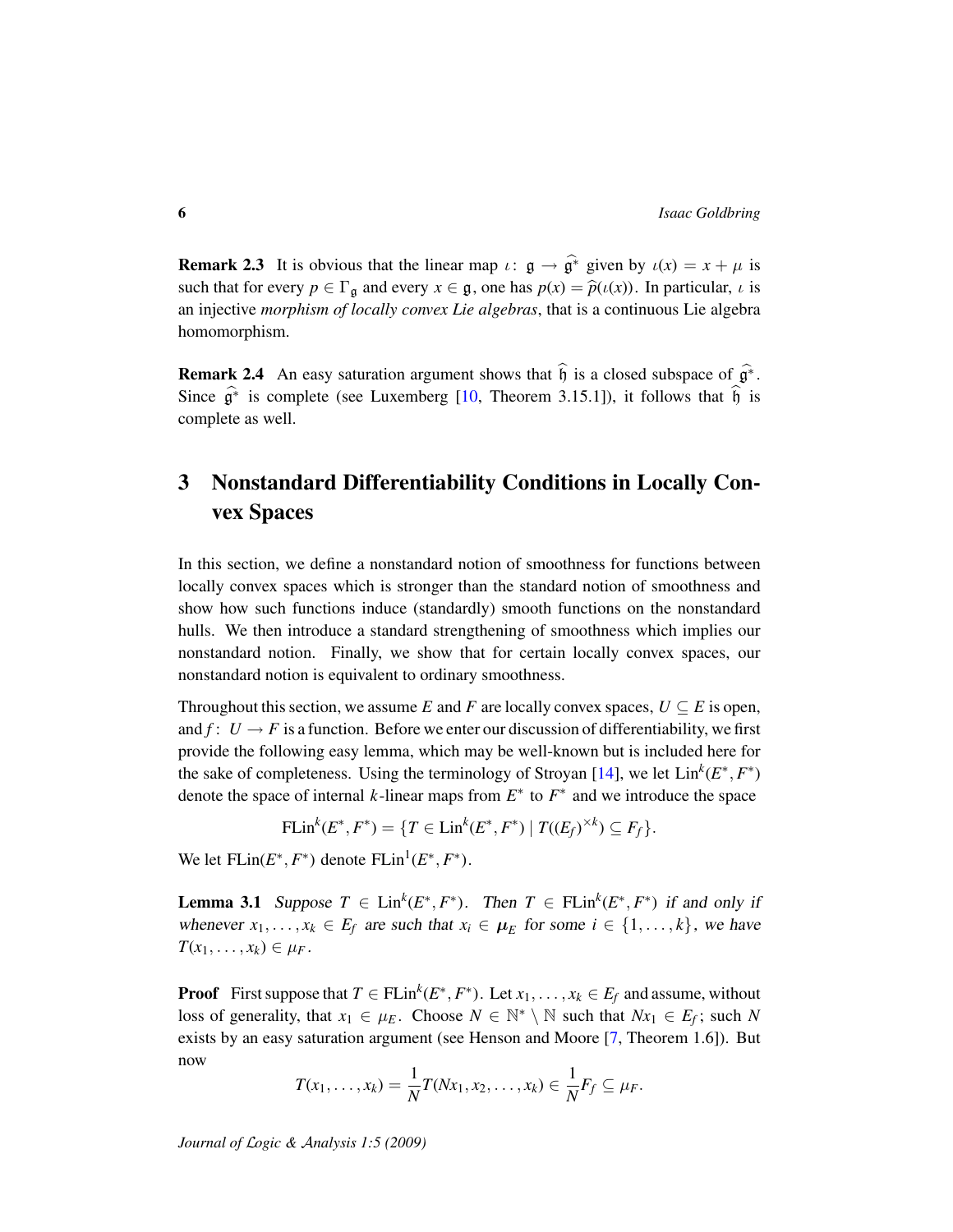We now prove the reverse implication. Suppose that there are  $x_1, \ldots, x_k \in E_f$  for which  $T(x_1, \ldots, x_k) \notin F_f$ . We can then find a continuous seminorm p on F such that  $N := p(T(x_1, \ldots, x_k)) \in \mathbb{N}^* \setminus \mathbb{N}$ . But then

$$
p(T(\frac{1}{N}x_1,x_2,\ldots,x_k))=1,
$$

whence we conclude that  $T(\frac{1}{N}x_1, x_2, \dots, x_k) \notin \mu_F$ .

We now recall the (standard) notion of smoothness that appears in the Neeb survey [\[11\]](#page-24-0) and the stronger (nonstandard) notion defined by Stroyan in [\[14\]](#page-24-2).

**Definition 3.2** Let  $a \in U$ . Then f is **differentiable at** a if for all  $h \in E$ , the limit

$$
\lim_{t \to 0} \frac{1}{t}(f(a+th) - f(a))
$$

exists. We denote this limit by  $df(a)(h)$  or  $D<sub>h</sub>f(a)$ . We say that *f* is **differentiable** if *f* is differentiable at *a* for all  $a \in U$ . We say that *f* is  $C^1$  if *f* is differentiable and the map *df* :  $U \times E \rightarrow F$  is continuous. *f* is said to be  $C^k$  if it is continuous, the iterated directional derivatives

$$
d^if(a)(h_1,\ldots,h_j):=(D_{h_j}\cdots D_{h_1}f)(a)
$$

exist for all  $j \in \{1, \ldots, k\}$ ,  $a \in U$ , and  $h_1, \ldots, h_j \in E$  and all maps  $d^j f: U \times E^j \to F$ are continuous. Finally, we say that *f* is **smooth** if *f* is  $C^k$  for all *k*.

Notation: If *U* is an open subset of *E*, we let

$$
\text{in}(U^*) = \{ a \in U^* \mid \text{ for all } b \in E^*, \text{ if } b \sim a, \text{ then } b \in U^* \}.
$$

**Definition 3.3** (Stroyan  $[14]$ ) *f* is **uniformly differentiable** if there is a map

$$
df\colon U\to \text{Lin}(E,F)
$$

such that for every  $a \in \text{in}(U^*) \cap E_{\text{ns}}$ , one has  $df(a) \in \text{FLin}(E^*, F^*)$ , and for every  $h \in E_f$  and for every positive  $\delta \in \mu(\mathbb{R})$ , we have

$$
\frac{1}{\delta}(f(a+\delta h)-f(a))\sim df(a)(h).
$$

The notion  $f$  is **uniformly**  $C^k$  is defined recursively as follows.  $f$  is uniformly  $C^1$  means *f* is uniformly differentiable. Suppose *f* is uniformly  $C^k$ . Then we say *f* is uniformly  $C^{k+1}$  if there is a map  $d^{k+1}f: U \to \text{Lin}^{k+1}(E, F)$  so that whenever  $a \in \text{in}(U^*) \cap E_{\text{ns}}$ , then  $d^{k+1}f(a) \in \text{FLin}^{k+1}(E^*, F^*)$ , and whenever  $x \in E_f$ ,  $h \in (E_f)^{\times k}$ , and  $\delta \in \mu(\mathbb{R})$  is positive, we have

$$
\frac{1}{\delta}(d^k f(a+\delta x)(h)-d^k f(a)(h))\sim d^{k+1} f(a)(h,x).
$$

We say that *f* is **uniformly smooth** if *f* is uniformly  $C^k$  for every  $k$ .

*Journal of* L*ogic &* A*nalysis 1:5 (2009)*

 $\Box$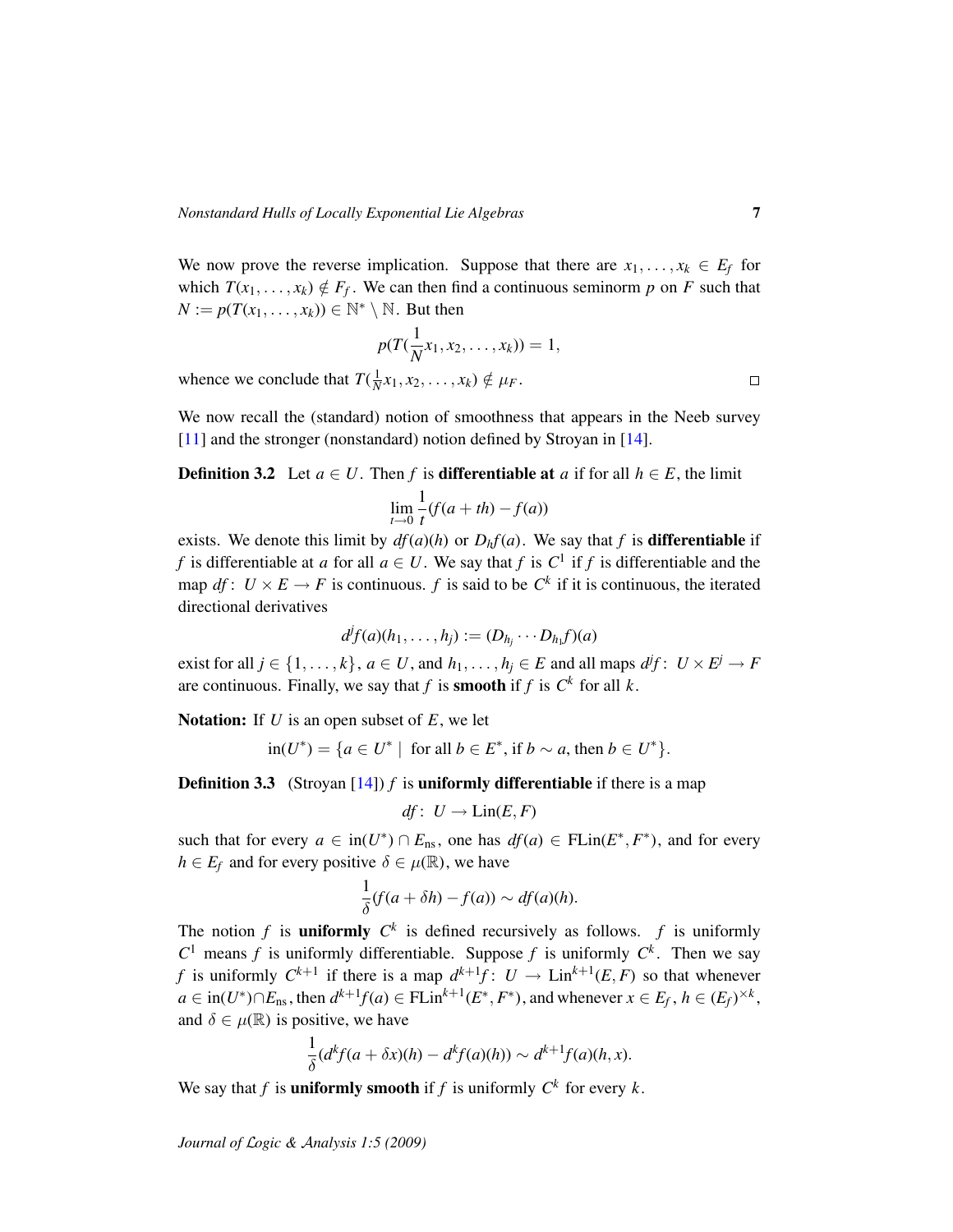The notion of being uniformly  $C^k$  is really a strengthening of the notion of being  $C^k$ .

**Lemma 3.4** Suppose f is uniformly  $C^k$ . Then f is  $C^k$ .

**Proof** For simplicity, we only prove this for the case  $k = 1$ , the higher order cases being similar. The assumption of uniformly differentiable clearly implies that *f* is differentiable. What is left to show is the map  $df: U \times E \rightarrow F$  is continuous. Suppose  $a \in U$ ,  $a' \in \mu(a)$ ,  $h \in E$ ,  $h' \in \mu(h)$ . We must show  $df(a)(h) \sim df(a')(h')$ . By [Lemma 3.1,](#page-5-0) we know  $df(a)(h) \sim df(a)(h')$ . By Stroyan [\[14,](#page-24-2) Proposition 2.4],  $df(a)(h') \sim df(a')(h')$ . This completes the proof.  $\Box$ 

For our purposes, we will need the following strengthening of Stroyan's definition.

### **Definition 3.5** *f* is uniformly differentiable at finite points if there is a map

$$
df\colon U\to \text{Lin}(E,F)
$$

such that, for every  $a \in \text{in}(U^*) \cap E_f$ , one has  $df(a) \in \text{FLin}(E^*, F^*)$ , and for every  $h \in E_f$  and for every positive  $\delta \in \mu(\mathbb{R})$ , we have

$$
\frac{1}{\delta}(f(a+\delta h)-f(a))\sim df(a)(h).
$$

<span id="page-7-0"></span>**Example 3.6** (Stroyan [\[14\]](#page-24-2)) Let  $E = F = \mathbb{R}^{\mathbb{N}}$  be given its usual structure as a locally convex space, that is the topology is generated by the seminorms  $p_j$  ( $j \in \mathbb{N}$ ), where, for  $a = (a_i) \in E$ ,  $p_j(a) := \max\{|a_1|, \ldots, |a_j|\}$ . Let  $f: E \to F$  be the map *f*(*a*) = (sin(*ia*<sub>*i*</sub>)). Let *a*, *x*  $\in$  *E<sub>f</sub>* (that is *a*<sub>*i*</sub>, *x*<sub>*i*</sub>  $\in$   $\mathbb{R}$ *f* for *i*  $\in$  N). Then

$$
(\frac{1}{\delta}((f(a+\delta x)-f(a)))_i = \sin(ia_i)\frac{\cos(ix_i)-1}{\delta} + \cos(ia_i)\frac{\sin(i\delta x_i)}{\delta}
$$

$$
= ix_i \cos(ia_i) + \delta \cdot z_i
$$

where  $z_i \in \mathbb{R}_f$ . By defining  $df: E \to \text{Lin}(E, F)$  by  $df(a)(x)(i) := i \cos(ia_i)x_i$ , we see that *f* is uniformly differentiable at finite points.

Lemma 3.7 Suppose *f* is uniformly differentiable at finite points. Then *f* is Scontinuous at finite points, that is if  $w \in in(U^*) \cap E_f$  and  $z \sim w$ , then  $f(w) \sim f(z)$ .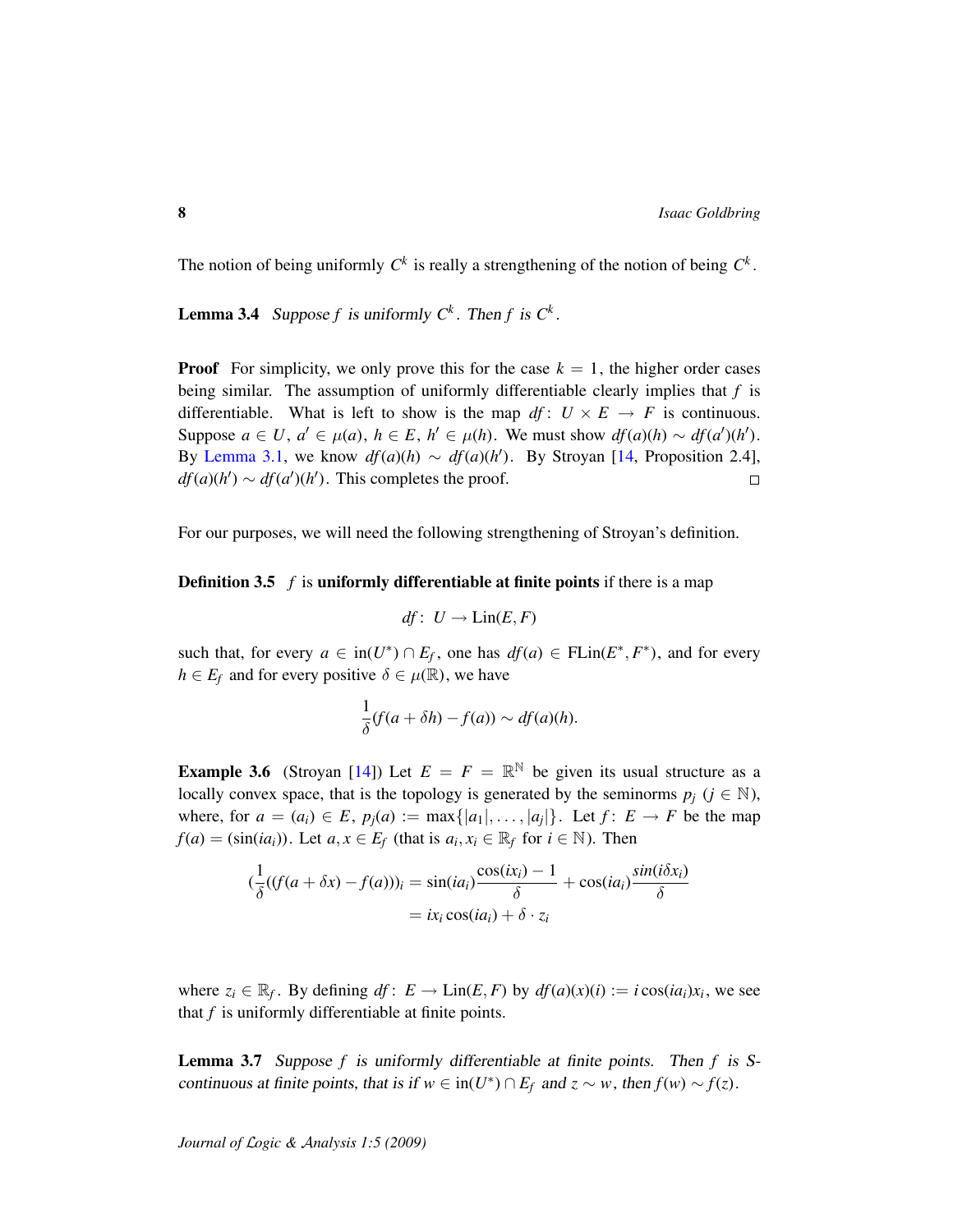**Proof** Fix *w* and *z* as in the statement of the lemma. Again, by Henson and Moore [\[7,](#page-23-4) Theorem 1.6], there exists  $N \in \mathbb{N}^* \setminus \mathbb{N}$  such that  $x := N(w - z) \in \mu(E)$ . Let  $\delta := \frac{1}{N}$ . By uniform differentiability at *z*, there is  $\eta \in \mu(F)$  such that

$$
\frac{1}{\delta}[f(z+\delta x)-f(z)]=df(z)(x)+\eta,
$$

that is

$$
\frac{1}{\delta}[f(w)-f(z)] = df(z)(N(w-z)) + \eta.
$$

Hence  $f(w) - f(z) = df(z)(w - z) + \delta \cdot \eta \in \mu(F)$  by [Lemma 3.1.](#page-5-0)

<span id="page-8-0"></span>Lemma 3.8 If *f* is uniformly differentiable at finite points, then *df* is S-continuous at finite points, that is if  $a, a' \in in(U^*) \cap E_f$  are such that  $a \sim a'$ , and  $x, x' \in E_f$  are such that  $x \sim x'$ , then  $df(a)(x) \sim df(a')(x')$ .

**Proof** One shows that  $df(a)(x) \sim df(a')(x)$  exactly as the proof of Stroyan [\[14,](#page-24-2) Proposition 2.4]. Then, since  $df(a') \in \text{FLin}(E^*, F^*)$ , one has  $df(a')(x) \sim df(a')(x')$  by [Lemma 3.1.](#page-5-0)  $\Box$ 

Notation: In the rest of this paper, for any locally convex space  $E$ , any internal  $\mathbb{R}^*$ linear subspace *Y* of  $E^*$ , and any  $x \in Y_f$ , we may denote the element  $x + \mu(Y)$  of  $\widehat{Y}$ by  $\llbracket x \rrbracket$ .

For the rest of this subsection, let us assume that  $f(U^* \cap E_f) \subseteq F_f$ . (We will take up the issue of when this happens in the next section.) Since *U* is open, we can write

$$
U=\bigcup_{i\in I}\bigcap_{j=1}^{n_i}\{x\in E\mid p_{ij}(x-x_{ij})<\epsilon_{ij}\},\
$$

for some continuous seminorms  $p_{ij}$  on *E*, some elements  $x_{ij} \in E$  and some  $\epsilon_{ij} \in \mathbb{R}^{>0}$ . Let us then define

$$
\widehat{U} := \bigcup_{i \in I} \bigcap_{j=1}^{n_i} \{ \llbracket x \rrbracket \in \widehat{E} \mid \widehat{p_{ij}}(\llbracket x \rrbracket - \llbracket x_{ij} \rrbracket) < \epsilon_{ij} \}.
$$

It is clear that  $\hat{U}$  is an open subset of  $\hat{E}$  and that if  $\llbracket x \rrbracket \in \hat{U}$ , then  $x \in \text{in}(U^*) \cap E_f$ . If we further assume that *f* is *S*-continuous at finite points (in particular if *f* is uniformly differentiable at finite points), then we get a continuous map  $\hat{f}$ :  $\hat{U} \rightarrow \hat{F}$  given by  $f(\llbracket a \rrbracket) = [f(a)]$ .

<span id="page-8-1"></span>**Proposition 3.9** Suppose f is uniformly differentiable at finite points. Then  $\hat{f}$  is  $C^1$ .

*Journal of* L*ogic &* A*nalysis 1:5 (2009)*

 $\Box$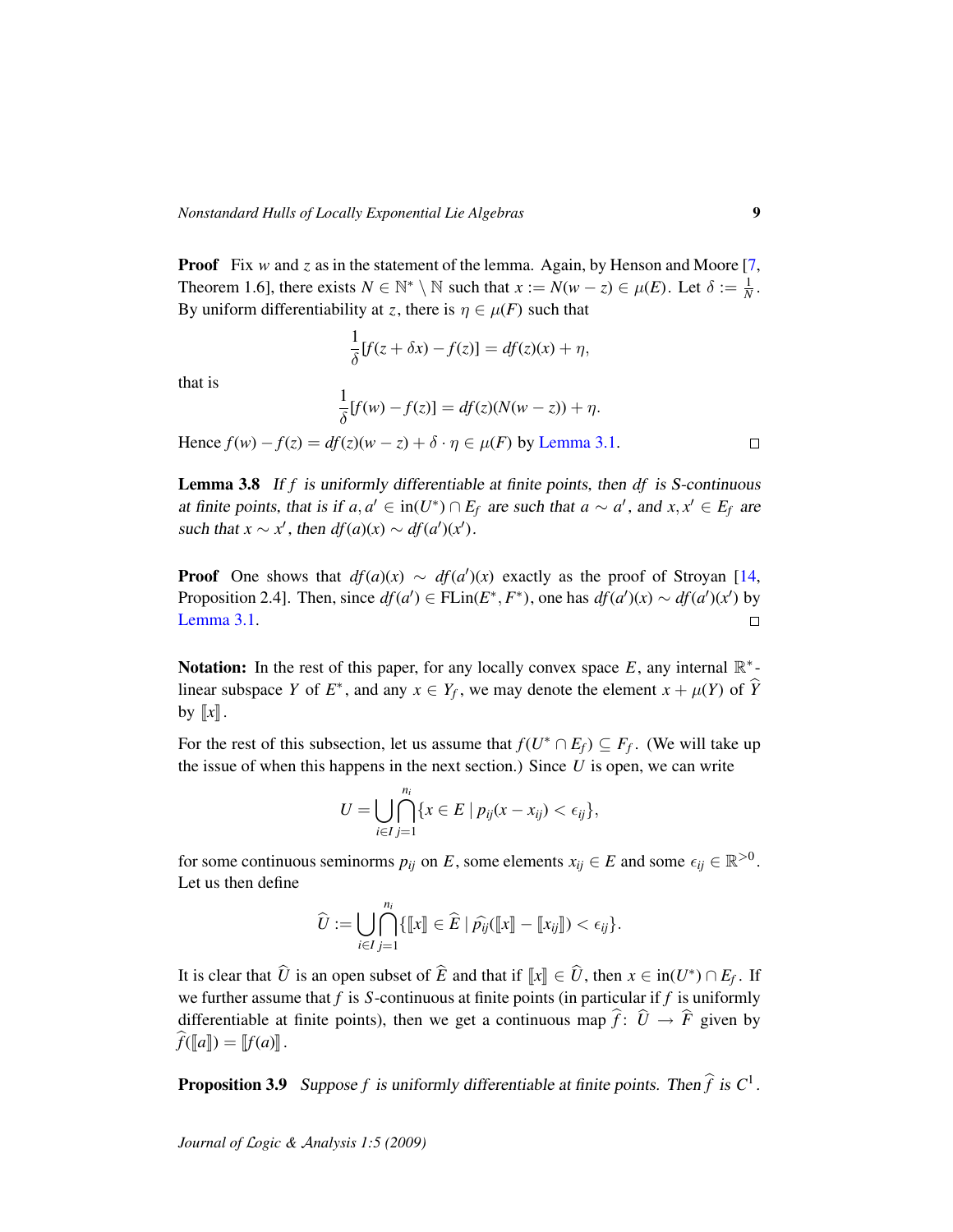Proof By [Lemma 3.8,](#page-8-0) we can define the map

 $\hat{df}$ :  $\hat{U} \times \hat{E} \rightarrow \hat{F}$ ,  $\hat{df}(\llbracket a \rrbracket, \llbracket h \rrbracket) = \llbracket df(a)(h) \rrbracket.$ 

We now show, for  $\llbracket a \rrbracket \in \widehat{U}$ , that  $\widehat{df}(\llbracket a \rrbracket)$  is the derivative of  $\widehat{f}$  at  $\llbracket a \rrbracket$ . In order to do this, let  $[h] \in \widehat{E}$ ,  $\widehat{p}$  a continuous seminorm on  $\widehat{E}$  and  $\epsilon \in \mathbb{R}^{>0}$ . We need a  $\delta \in \mathbb{R}^{>0}$ so that if  $|t| < \delta$ , then

$$
\widehat{p}(\llbracket df(a)(h) \rrbracket - \frac{1}{t} \widehat{f}(\llbracket a \rrbracket + t \llbracket h \rrbracket) - \widehat{f}(\llbracket a \rrbracket))) < \epsilon,
$$

that is we need a  $\delta \in \mathbb{R}^{>0}$  so that if  $|t| < \delta$ , then

$$
st(p(df(a)(h) - \frac{1}{t}(f(a+th) - f(a)))) < \epsilon.
$$

Since the above expression is 0 if *t* is infinitesimal (by uniform differentiability at finite points), we can find the desired  $\delta$  by saturation.

It remains to show  $\hat{df}$ :  $\hat{U} \times \hat{E} \rightarrow \hat{F}$  is continuous. Fix  $[a] \in \hat{U}$  and  $[h] \in \hat{E}$ . Let  $\widehat{p}$  be a continuous seminorm on  $\widehat{F}$  and  $\epsilon \in \mathbb{R}^{>0}$ . We need  $r \in \mathbb{R}^{>0}$  and continuous seminorms  $\widehat{p}_1, \ldots, \widehat{p}_n$  on  $\widehat{E}$  so that if  $\widehat{p}_i([a] - [a'])$ ,  $\widehat{p}_i([h] - [h']) \le r$  for  $i = 1, \ldots, n$ ,<br>then  $\widehat{E}(\widehat{E}(t-1))(L)$ then  $\hat{p}(\hat{d}f([a])([h]) - \hat{d}f([a'])([h']) < \epsilon$ . If not, then one can use saturation to get  $d \in U^*$  with  $d' = \text{const } h' \in F$  with  $h' = h$  such that  $g(d\zeta)(h) = d\zeta(d\zeta)(h) > \epsilon$ *a*<sup> $l ∈ *U*<sup>*</sup> with *a*<sup>′</sup> ∼ *a* and *h*<sup>′</sup> ∈ *E<sub>f</sub>* with *h*<sup>′</sup> ∼ *h* such that  $p(df(a)(h) - df(a')(h')) ≥ ε$ ,$ which contradicts the S-continuity of *df* at finite points.  $\Box$ 

**Definition 3.10** The notion  $f$  is **uniformly**  $C^k$  at finite points is defined recursively as follows.  $f$  is uniformly  $C^1$  at finite points means  $f$  is uniformly differentiable at finite points. Suppose f is uniformly  $C^k$  at finite points. Then f is uniformly  $C^{k+1}$  at finite points if there is a map  $d^{k+1}f$ :  $U \to \text{Lin}^{k+1}(E, F)$  so that whenever  $a \in \text{in}(U^*) \cap E_f$ , we have  $d^{k+1}f(a) \in \text{FLin}^{k+1}(E^*, F^*)$  and whenever  $x \in E_f$ ,  $h \in (E_f)^{\times k}$ , and  $\delta \in \mu(\mathbb{R})$ is positive, we have

$$
\frac{1}{\delta}(d^k f(a+\delta x)(h)-d^k f(a)(h))\sim d^{k+1} f(a)(h,x).
$$

We will say that  $f$  is **uniformly smooth at finite points** if  $f$  is uniformly  $C^k$  at finite points for every  $k \geq 1$ .

<span id="page-9-0"></span>**Proposition 3.11** If *f* is uniformly  $C^k$  at finite points, then  $\hat{f}$  is  $C^k$  and

$$
d^k\widehat{f}(\llbracket a\rrbracket)(\llbracket h_1\rrbracket,\ldots,\llbracket h_k\rrbracket)=\llbracket d^k f(a)(h_1,\ldots,h_k)\rrbracket.
$$

In particular, if f is uniformly smooth at finite points, then  $\hat{f}$  is smooth.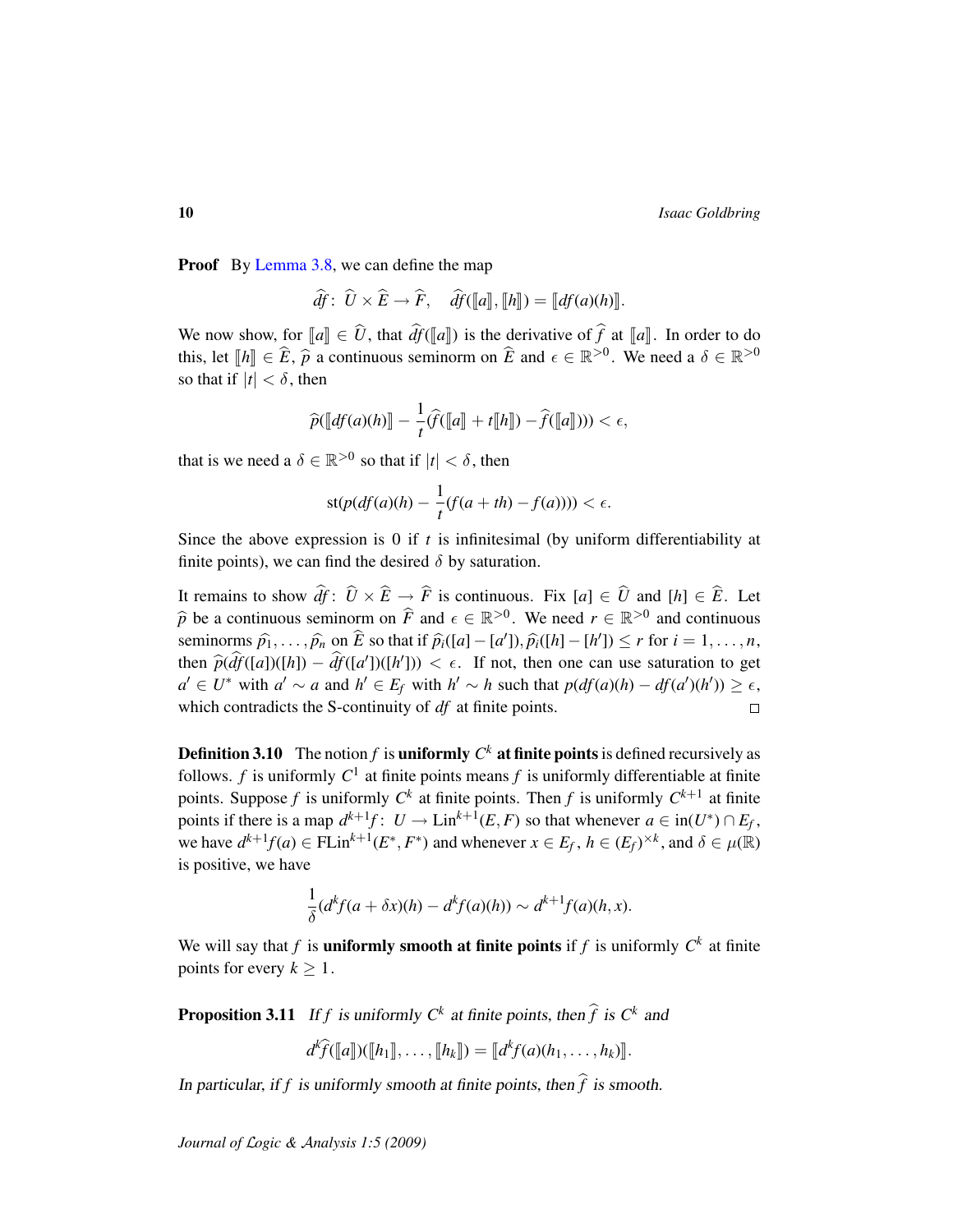**Proof** By induction on *k*. The case  $k = 1$  is exactly [Proposition 3.9](#page-8-1) (and its proof). We now suppose that *f* is uniformly  $C^{k+1}$  at finite points. Fix  $[[a]] \in \widehat{U}$ and  $[[h_1]]$ , ...,  $[[h_{k+1}]] \in \widehat{E}$ . We must show that

$$
d^{k+1}\widehat{f}(\llbracket a \rrbracket)(\llbracket h_1 \rrbracket, \ldots, \llbracket h_k \rrbracket) = \llbracket d^{k+1}f(a)(h_1, \ldots, h_{k+1}) \rrbracket.
$$

We first must show that the above expression is well-defined. Suppose  $a' \sim a$  and  $h'_i \sim h_i$  for  $i = 1, \ldots, k + 1$ . By the analog of Stroyan [\[14,](#page-24-2) Proposition 3.2], we know that  $d^{k+1}f(a)(h_1, \ldots, h_{k+1}) \sim d^{k+1}(a')(h_1, \ldots, h_{k+1})$ . However, using the fact that  $df(a') \in \text{FLin}^{k+1}(E^*, F^*)$ , [Lemma 3.1](#page-5-0) shows that

$$
df(a')(h_1, ..., h_{k+1}) \sim df(a')(h'_1, ..., h'_{k+1}).
$$

For ease of notation, let  $h = (h_1, \ldots, h_k)$  and  $d_h^k \hat{f}(\cdot) := d^k \hat{f}(\cdot)(h_1, \ldots, h_k)$ . We now must show that

$$
\lim_{t\to 0}\frac{1}{t}(d_h^k\widehat{f}(\llbracket a\rrbracket+t\llbracket h_{k+1}\rrbracket - d_h^k\widehat{f}(\llbracket a\rrbracket))=\llbracket d^{k+1}f(a)(h_1,\ldots,h_{k+1})\rrbracket.
$$

By induction, this amounts to showing that

$$
\lim_{t\to 0}\frac{1}{t}\big[d^k f(a+th_{k+1})(h)-d^k f(a)(h)\big]=\big[d^{k+1} f(a)(h_1,\ldots,h_{k+1})\big].
$$

Let  $\hat{p}$  be a continuous seminorm on  $\hat{F}$  and let  $\epsilon \in \mathbb{R}^{>0}$ . We need a  $\delta \in \mathbb{R}^{>0}$  so that if  $|t| < \delta$ , then

$$
st(p(\frac{1}{t}(d^k f(a+th_{k+1})-d^k f(a)(h))-d^{k+1} f(a)(h_1,\ldots,h_{k+1})))<\epsilon.
$$

Since the above quantity is 0 for infinitesimal *t*, the desired  $\delta$  can be obtained by saturation.

Our final obligation is to show that  $d^{k+1}\hat{f}$ :  $\hat{U} \times \hat{E}^{k+1} \rightarrow \hat{F}$  is continuous. The proof is identical to the corresponding part of the proof of [Proposition 3.9.](#page-8-1)

#### Strong Smoothness

We now introduce a standard condition on *f* which implies that it is uniformly differentiable at finite points. We first mention some facts from the calculus of locally convex spaces. Suppose *f* is *C* 1 . Let

$$
U^{[1]} := \{ (x, y, t) \in U \times E \times \mathbb{R} \mid x + ty \in U \},\
$$

an open subset of  $E \times E \times \mathbb{R}$ . Let  $f^{[1]}$ :  $U^{[1]} \to F$  be defined by

$$
f^{[1]}(x, y, t) = \begin{cases} \frac{1}{t}(f(x + ty) - f(x)) & \text{if } t \neq 0\\ df(x)(y) & \text{if } t = 0 \end{cases}
$$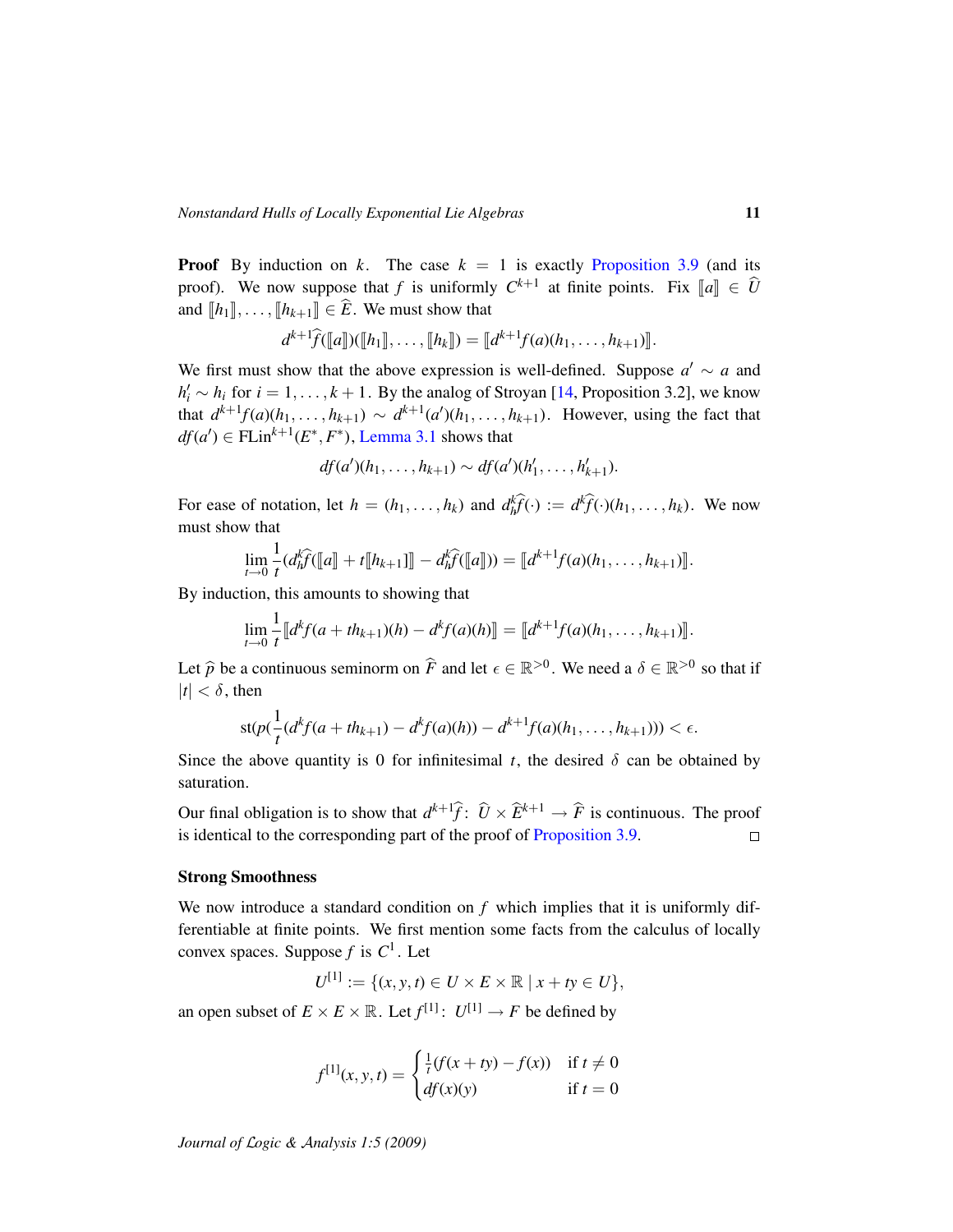It follows from the Mean Value Theorem (see Neeb [\[11,](#page-24-0) Proposition I.2.3]) that *f* [1] is continuous. In fact, it is shown in Bertram et al [\[1\]](#page-23-5) that if *f* is continuous and there exists a continuous function  $f^{[1]}$ :  $U^{[1]} \rightarrow F$  such that  $f^{[1]}(x, y, t) = \frac{1}{t}(f(x + ty) - f(x))$ for  $t \neq 0$ , then *f* is  $C^1$  and  $df(x)(y) = f^{[1]}(x, y, 0)$ .

**Definition 3.12** Suppose *f* is  $C^1$ . Then *f* is **strongly**  $C^1$  if  $f^{[1]}$  is uniformly continuous.

<span id="page-11-0"></span>**Lemma 3.13** Suppose f is strongly  $C^1$ . Then f is uniformly differentiable at finite points.

**Proof** Suppose  $a \in \text{in}(U^*) \cap E_f$ . We first show  $df(a) \in \text{FLin}(E^*, F^*)$ . It suffices to show that if  $x \in \mu(E)$ , then  $df(a)(x) \in \mu(F)$ . But

$$
df(a)(x) = f[1](a, x, 0) \sim f[1](a, 0, 0) = df(a)(0) = 0
$$

since  $df(a)$  is an internal linear map.

Now suppose  $x \in E_f$  and  $\delta$  is a positive element of  $\mu(\mathbb{R})$ . We must show that *f*<sup>[1]</sup>(*a*, *x*,  $\delta$ ) ∼ *df*(*a*)(*x*). But *f*<sup>[1]</sup>(*a*, *x*,  $\delta$ ) ∼ *f*<sup>[1]</sup>(*a*, *x*, 0) = *df*(*a*)(*x*), finishing the proof.  $\Box$ 

Remark 3.14 Notice that we never used the fact that *a* and *x* were finite in the above proof, so being strongly  $C^1$  implies uniform differentiability at all points and where we are allowed to take derivatives in the direction of any element of *E* ∗ .

<span id="page-11-1"></span>**Lemma 3.15** If  $f$  is strongly  $C^1$ , then  $f$  is uniformly continuous.

**Proof** Suppose  $x, y \in U^*$  are such that  $x \sim y$ . Choose  $N \in \mathbb{N}^* \setminus \mathbb{N}$  such that  $z := N(x - y) \in \mu(E)$ . Let  $\delta := \frac{1}{N}$ . Then

$$
f(x) - f(y) = f(y + \delta z) - f(y) \sim \delta df(y)(z) = df(y)(\delta z) \in \mu(F).
$$

We now describe the higher order analogs of this notion. One can recursively define the sets  $U^{[k]}$  for  $k \in \mathbb{N}$  by  $U^{[k+1]} := (U^{[k]})^{[1]}$  and the functions  $f^{[k]} : U^{[k]} \to F$  by  $f^{[k+1]} := (f^{[k]})^{[1]}$  $f^{[k+1]} := (f^{[k]})^{[1]}$  $f^{[k+1]} := (f^{[k]})^{[1]}$ . It is shown in Bertram et al [1] that a  $C^k$  function  $f$  is  $C^{k+1}$  if and only if  $f^{[k]}$  is  $C^1$ .

**Definition 3.16** The notion f is **strongly**  $C^k$  is defined recursively as follows. The notion *f* is strongly  $C^1$  has already been defined. Assume *f* is  $C^{k+1}$  and strongly  $C^k$ . Then *f* is strongly  $C^{k+1}$  if  $f^{[k]}$  is strongly  $C^1$ . We will say that *f* is **strongly smooth** if *f* is strongly  $C^k$  for all  $k \geq 1$ .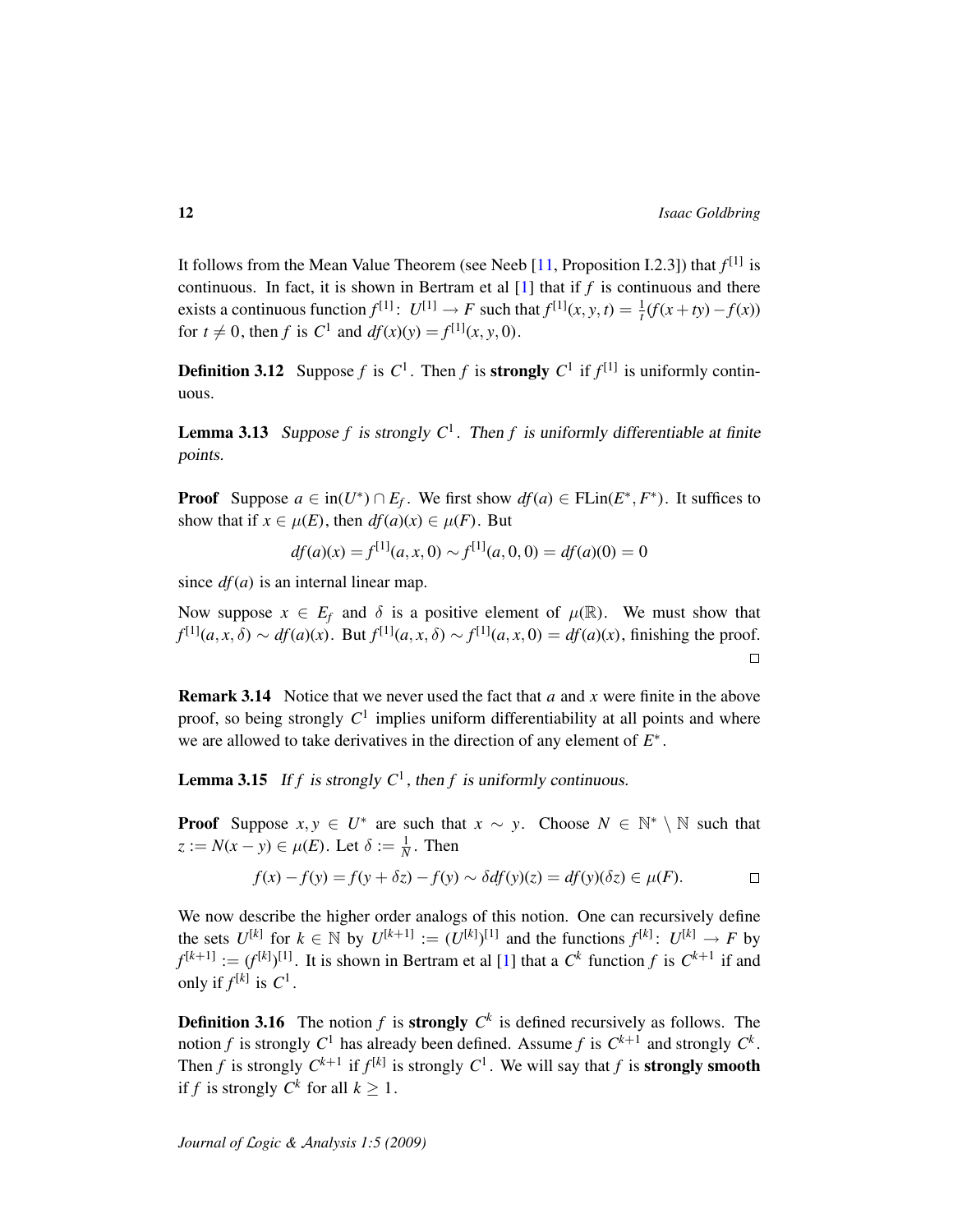<span id="page-12-0"></span>**Lemma 3.17** If *f* is strongly  $C^k$ , then *f* is uniformly  $C^k$  at finite points.

**Proof** By induction on k. The case  $k = 1$  is precisely [Lemma 3.13.](#page-11-0) We now assume the result holds for *k* and we suppose *f* is strongly  $C^{k+1}$ . The induction hypothesis gives us that *f* is uniformly  $C^k$  at finite points. In order to prove the other two conditions for  $f$  to be uniformly  $C^{k+1}$  at finite points, we need to elaborate on the relationship between the functions  $d^n f$  and  $f^{[n]}$  for arbitrary *n*.

Using the terminology from Bertram et al [\[1\]](#page-23-5), each  $d^n f$  is a *partial map* of  $f^{[n]}$  in the sense that each  $d^n f$  is obtained from  $f^{[n]}$  by fixing some coordinates of the domain of *f* [*n*] . For example,

$$
df(x)(h) = f^{[1]}(x, h, 0)
$$

and

$$
d^2f(x)(h_1, h_2) = f^{[2]}(x, h_1, 0, h_2, 0, 0, 0).
$$

Hence, if  $f^{[n]}$  is uniformly continuous, then so is  $d^n f$ .

Let us show that for any  $a \in \text{in}(U^*) \cap E_f$ , we have  $df(a) \in \text{FLin}^{k+1}(E, F)$ . Suppose *h*<sub>1</sub>, . . . , *h*<sub>*k*+1</sub> ∈ *E<sub>f</sub>* and, without loss of generality, that *h*<sub>1</sub> ∈  $\mu$ (*E*). Then by uniform continuity of  $d^{k+1}f$ , we have  $d^{k+1}f(a)(h_1, ..., h_{k+1}) \sim d^{k+1}f(a)(0, h_2, ..., h_{k+1}) = 0$ . Now suppose that  $h_1, \ldots, h_k, x \in E_f$  and  $\delta$  is a positive element of  $\mu(\mathbb{R})$ . We now show that

$$
\frac{1}{\delta}(d^k f(a+\delta x)(h_1,\ldots,h_k)-d^k f(a)(h_1,\ldots,h_k))\sim d^{k+1} f(a)(h_1,\ldots,h_k,x).
$$

This follows from the uniform continuity of  $f^{[k+1]}$ . Let us illustrate this in the case when  $k = 2$ , as the formula relating  $d^k f$  and  $f^{[k]}$  is simple enough in this case. For simplicity, let us denote the left hand side of the above equation by LHS.

LHS = 
$$
\frac{1}{\delta}
$$
( $f^{[2]}(a + \delta x, h_1, 0, h_2, 0, 0, 0) - f^{[2]}(a, h_1, 0, h_2, 0, 0, 0)$ )  
\n=  $f^{[3]}((a, h_1, 0, h_2, 0, 0, 0), (x, 0, 0, 0, 0, 0, 0), \delta)$   
\n $\sim f^{[3]}((a, h_1, 0, h_2, 0, 0, 0), (x, 0, 0, 0, 0, 0, 0), 0)$   
\n=  $d^3 f(a)(h_1, h_2, x)$ 

The Case of Complete HM-spaces

Recall that  $x \in E^*$  is called *pre-nearstandard* if for every neighborhood *V* of 0 in *E*, there is  $y \in E$  such that  $x - y \in V^*$ . Let  $E_{\text{pns}}$  denote the set of pre-nearstandard points

 $\Box$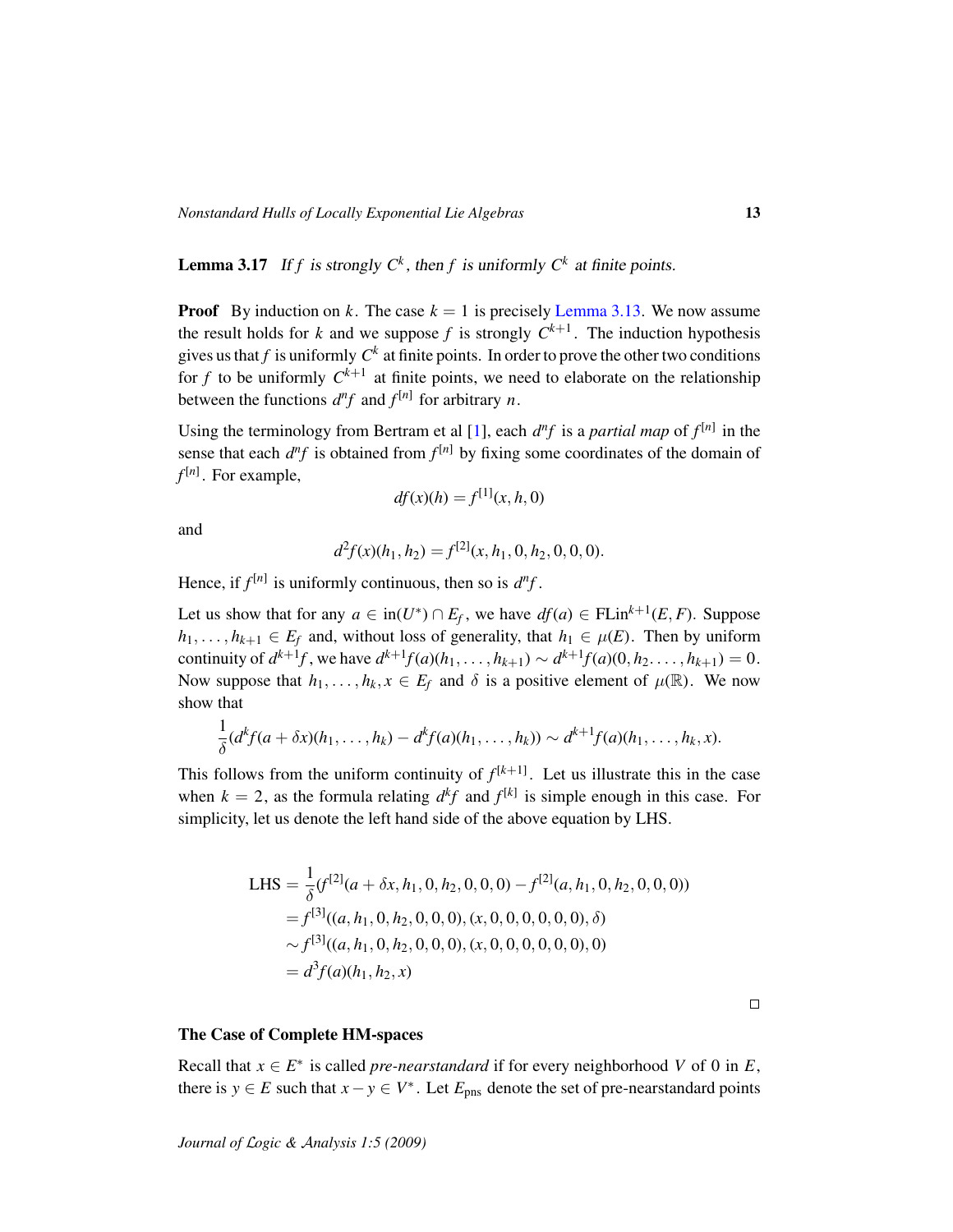of *E* and note that we always have the inclusions  $E_{\text{ns}} \subseteq E_{\text{pns}} \subseteq E_f$ . The importance of the pre-nearstandard points of *E* is that their image in  $\hat{E}$  is the completion of *E* in  $\hat{E}$ (so *E* is complete if and only if  $E_{\text{ns}} = E_{\text{pns}}$ ). An **HM-space** is a locally convex space *E* for which  $E_{\text{pns}} = E_f$ .

#### Remarks 3.18

- (1) In standard language, a locally convex space *E* is an HM-space if and only if whenever  $\mathcal F$  is an ultrafilter on  $E$  with the property that for every  $U$  from a fixed neighborhood base of 0 in *E* there is *n* such that  $nU \in \mathcal{F}$ , then  $\mathcal{F}$  is a Cauchy filter.
- (2) For metrizable *E*, *E* is an HM-space if and only if every bounded set is totally bounded.
- (3) Examples of HM-spaces include the finite-dimensional spaces, FM-spaces, nuclear spaces, Silva spaces, and Schwarz spaces.
- (4) *E* is a *complete* HM-space if and only if  $E_{\text{ns}} = E_f$ . The space  $\mathbb{R}^{\mathbb{N}}$  from [3.6](#page-7-0) is a complete HM-space.

The proofs of the above remarks can be found in Henson and Moore [\[7\]](#page-23-4) and [\[8\]](#page-23-6).

<span id="page-13-0"></span>Lemma 3.19 Suppose that *E* is a complete HM-space and *f* is smooth. Then *f* is uniformly smooth at finite points.

**Proof** We will only show that *f* is uniformly differentiable at finite points; the argument is the same for higher derivatives. Suppose  $a \in \text{in}(U^*) \cap E_{\text{ns}}$  and  $x \in E_{\text{ns}}$ . Then since *df* is continuous, we know that  $df(a)(x) \sim df(st(a))(st(x))$ , whence  $df(a)(x) \in F_{\text{ns}} \subseteq F_f$ . Now suppose that  $\delta$  is a positive element of  $\mu(\mathbb{R})$ . Then, since  $f^{[1]}$  and *df* are continuous, we have

$$
f^{[1]}(a, x, \delta) \sim f^{[1]}(\text{st}(a), \text{st}(x), 0) = df(\text{st}(a), \text{st}(x)) \sim df(a)(x).
$$

# 4 Finite Functions

Throughout this section, *E* and *F* continue to denote locally convex spaces, but now *U* denotes an open neighborhood of 0 in *E*. We still assume that  $f: U \rightarrow F$  is any function.

**Definition 4.1** We say that *f* is a **finite function** if  $f(U^* \cap E_f) \subseteq F_f$ .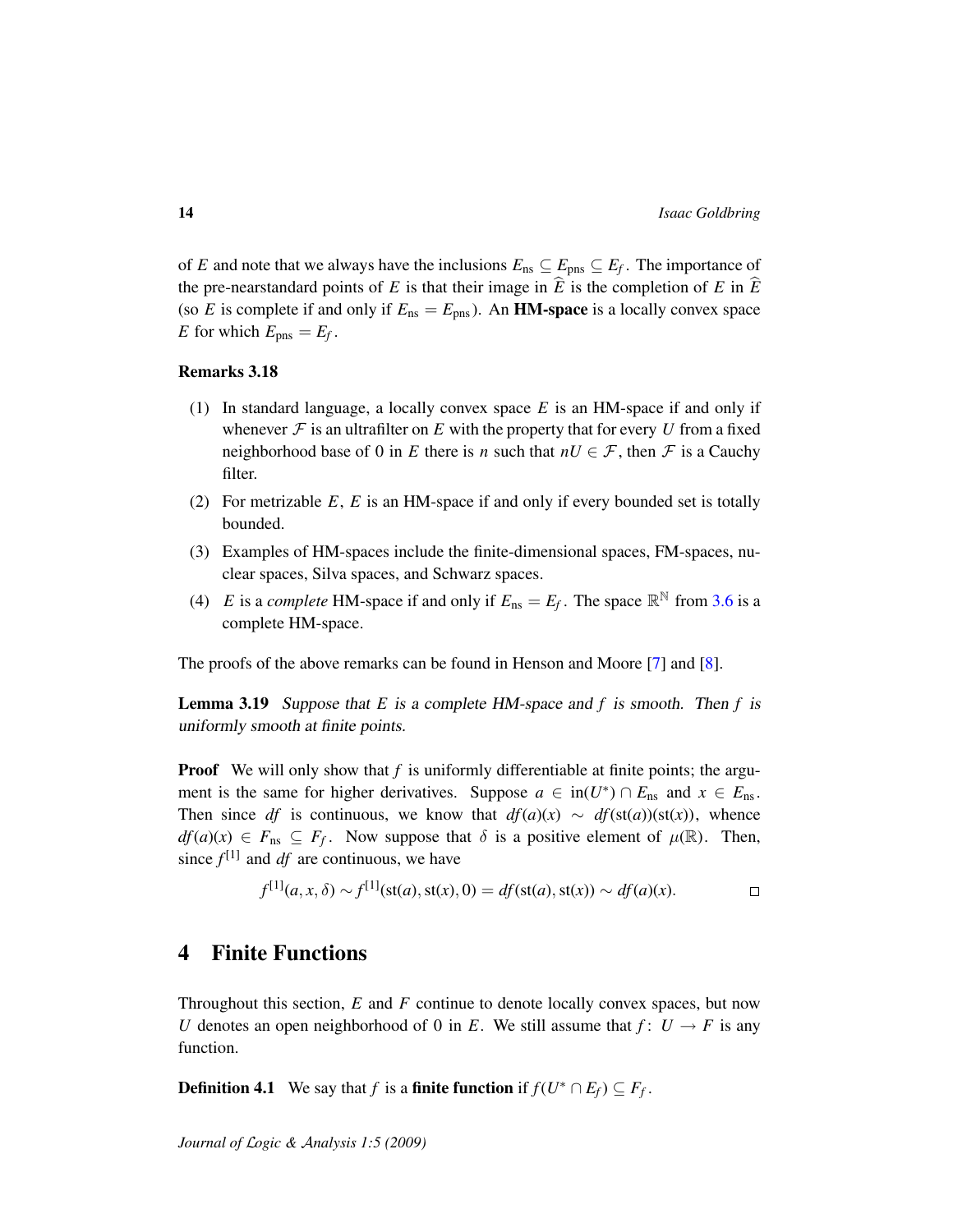In order for  $f$  to induce a function on the nonstandard hulls, a necessary requirement is that *f* be a finite function. Using Nelson's algorithm [\[12\]](#page-24-3), one can give a standard translation of the notion that *f* is a finite function. However, this equivalent standard condition is very complicated. Instead, we seek to prove that  $f$  is finite under some natural assumptions.

Recall that a subset *B* of a topological vector space *E* is *bounded* if for any neighborhood *U* of 0 in *E*, there exists *n* such that  $B \subseteq nU$ . It is a well-known fact (see Henson and Moore [\[7,](#page-23-4) Theorem 2.1]) that *B* is bounded if and only if  $B^* \subseteq E_f$ . We immediately get the following result.

**Lemma 4.2** If  $f(U)$  is a bounded subset of F, then f is a finite function.

Recall that a subset *A* of *E* is *symmetric* if  $A = -A$ .

<span id="page-14-0"></span>**Lemma 4.3** Suppose  $f: U \to F$  is uniformly continuous. Let  $U_1$  be a symmetric open neighborhood of 0 in *E* such that  $U_1 + U_1 \subseteq U$ . Then  $f(U_1^* \cap E_{\text{pns}}) \subseteq F_f$ . In particular, if *E* is an HM-space, then  $f|U_1$  is a finite function.

**Proof** Let  $x \in U_1^* \cap E_{\text{pns}}$ . We wish to show that  $f(x) \in F_f$ . Let *q* be a continuous seminorm on  $F$ . Since  $f$  is uniformly continuous, there is a symmetric open neighborhood *V* of 0 such that whenever  $a, b \in U$  are such that  $a - b \in V$ , then *q*(*f*(*a*)−*f*(*b*)) < 1. Since *x* ∈ *E*<sub>pns</sub>, we can find *y* ∈ *E* such that  $x - y \in U_1^* \cap V^*$ . Then  $y = x + (y - x) \in U^*$ , whence  $q(f(x) - f(y)) < 1$ . Since *y* is standard,  $q(f(y)) \in \mathbb{R}_f$ , whence  $q(f(x)) \in \mathbb{R}_f$ . Since q was an arbitrary continuous seminorm on F, this shows that  $f(x) \in F_f$ .  $\Box$ 

We can improve [Lemma 4.3](#page-14-0) if we further assume that *U* is convex, which is certainly the case for our applications. Recall that *f* is said to be *Lipschitz on large distances* if for any continuous seminorm  $r$  on  $E$  and for any continuous seminorm  $q$  on  $F$ , there is a continuous seminorm *p* on *E* so that  $q(f(x_1) - f(x_2)) \leq p(x_1 - x_2)$  for all  $x_1, x_2 \in U$ for which  $r(x_1 - x_2) \ge 1$ . We will need the following fact.

Fact 4.4 (Corson and Klee [\[2\]](#page-23-7)) A uniformly continuous mapping from a convex subset of a locally convex space  $E$  into a locally convex space  $F$  is Lipschitz on large distances.

<span id="page-14-1"></span>**Lemma 4.5** Suppose  $f: U \to F$  is uniformly continuous and *U* is convex. Then *f* is a finite function.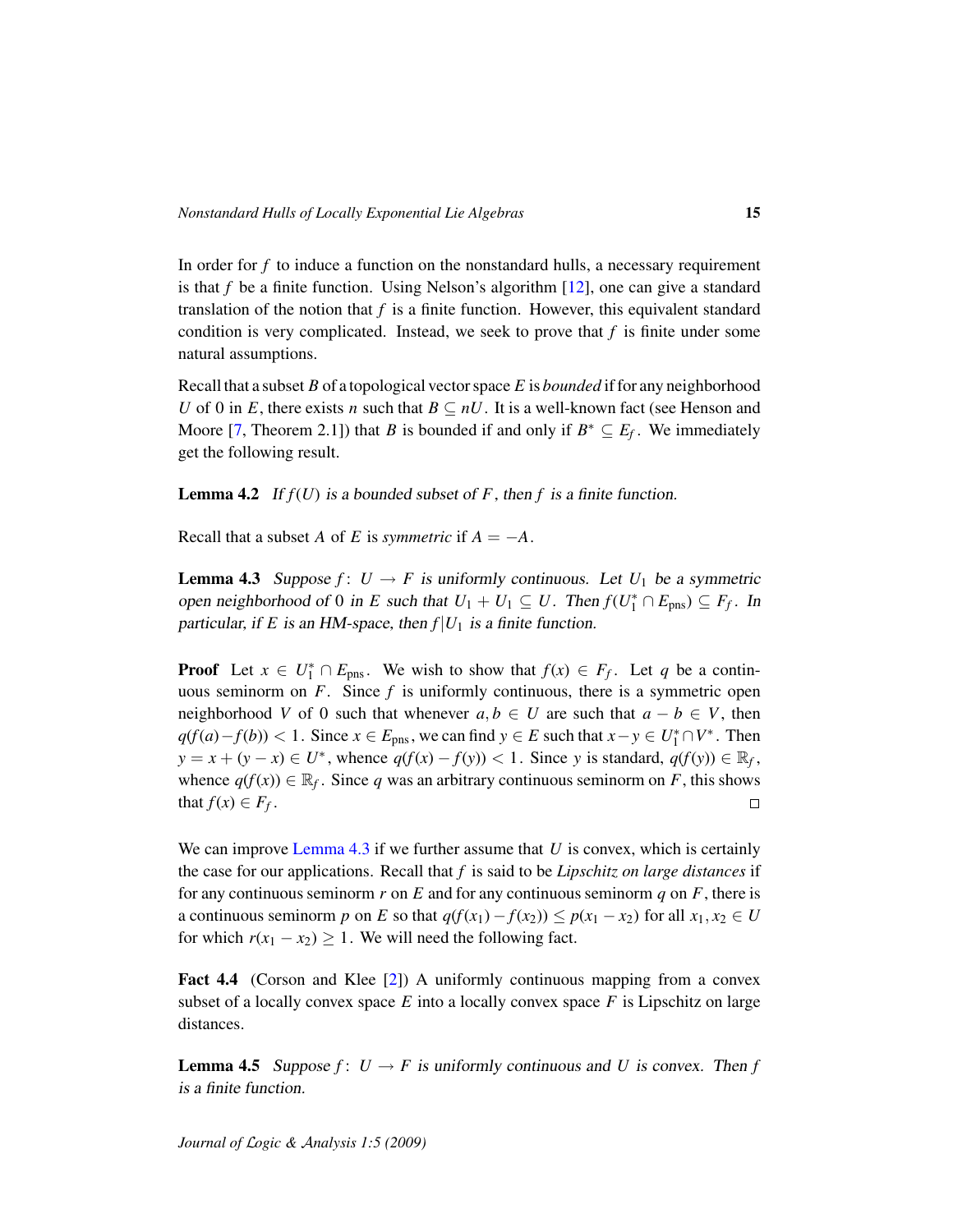**Proof** Let  $x \in U^* \cap E_f$  and let q be a continuous seminorm on F. We wish to show that *q*(*f*(*x*)) ∈  $\mathbb{R}_f$ . Clearly if *x* ∈  $\mu$ (*E*), then by continuity at 0, we have *f*(*x*) ∈  $\mu$ (*F*). We thus may assume that  $x \notin \mu(E)$ . Choose a continuous seminorm *r* on *E* and  $\epsilon \in \mathbb{R}^{>0}$ so that  $r(x) \ge \epsilon$ . By replacing *r* by  $\frac{1}{\epsilon}r$ , we may assume that  $r(x) \ge 1$ . Let *p* be a continuous seminorm on *E* such that  $q(f(x_1) - f(x_2)) \leq p(x_1 - x_2)$  for all  $x_1, x_2 \in U$ satisfying  $r(x_1 - x_2) \ge 1$ . Then since  $r(x) \ge 1$ , we have  $q(f(x) - f(0)) \le p(x) \in \mathbb{R}_f$ , whence  $q(f(x)) \in \mathbb{R}_f$ .  $\Box$ 

A stronger assumption to impose on *f* is that it is *Lipschitz*. Recall that *f* is said to be Lipschitz if for every continuous seminorm  $q$  on  $F$ , there is a continuous seminorm  $p$ on *E* so that  $q(f(x_1) - f(x_2)) \leq p(x_1 - x_2)$  for every  $x_1, x_2 \in U$ .

Lemma 4.6 If *f* is Lipschitz, then *f* is a finite function.

**Proof** Let  $x \in U^* \cap E_f$  and let q be a continuous seminorm on F. Choose p as in the definition of Lipschitz. Then  $q(f(x) - f(0)) \leq p(x) \in \mathbb{R}_f$ , which implies that  $q(f(x)) \in \mathbb{R}_f$ .  $\Box$ 

We end this section with a question. For  $x_0 \in E$  and p a continuous seminorm on E, let  $B_1^p$  $\int_{1}^{p}(x_0)$  denote the set  $\{x \in E \mid p(x - x_0) < 1\}$ . Say that *f* is *locally Lipschitz* if for every  $x_0 \in U$  and every continuous seminorm q on F, there is a continuous seminorm *p* on *E* such that  $B_1^p$  $P_1(x_0)$  ⊆ *U* and  $q(f(x) - f(y))$  ≤  $p(x - y)$  for all  $x, y \in B_1^p$  $_{1}^{p}(x_{0})$ . One has the following result:

Fact 4.7 (Glockner [\[4,](#page-23-8) Lemma 1.9]) If  $f$  is  $C<sup>1</sup>$ , then  $f$  is locally Lipschitz.

Question 4.8 It does not appear that assuming that *f* is locally Lipschitz implies that *f* is a finite function. Does the assumption that *f* is uniformly  $C^1$  at finite points (or even uniformly smooth at finite points) imply that *f* is a finite function?

# 5 Localizing Enlargeability

In this section, we present our main theorem on localizing enlargeability and some of its corollaries. We first introduce some of the necessary definitions from locally convex Lie theory.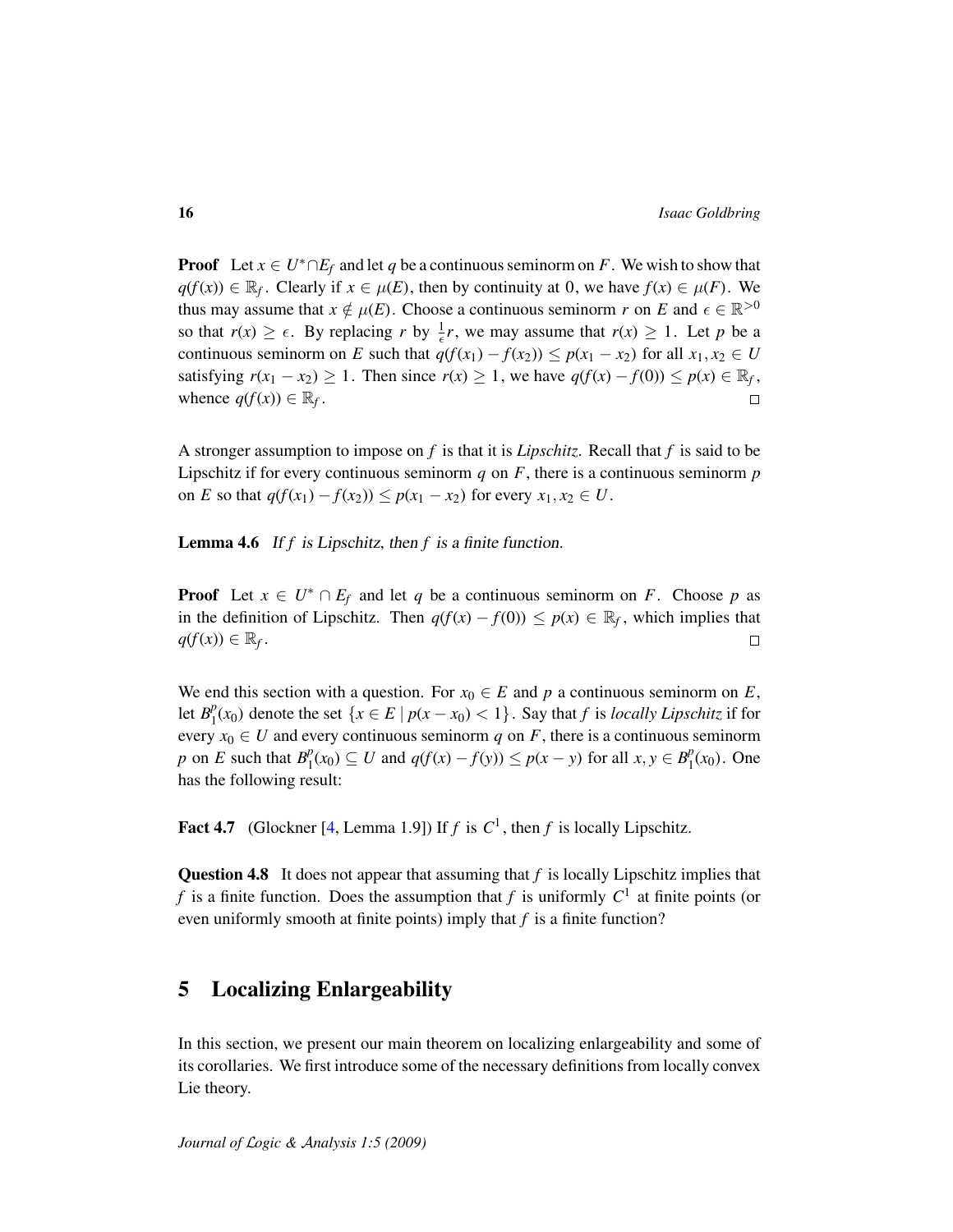**Definition 5.1** A local Lie group is a tuple  $(G, D, m_G, 1)$  such that *G* is a smooth manifold modeled on a locally convex space,  $D \subseteq G \times G$  is open,  $m_G: D \to G$  (the product map) is smooth, and such that the following conditions hold:

- Suppose *xy* and *yz* are defined, that is  $(x, y) \in D$  and  $(y, z) \in D$ . Then if one of the products  $(xy)z$  or  $x(yz)$  are defined, then so is the other and both products are equal;
- For each  $x \in G$ , we have  $(x, 1) \in D$  and  $(1, x) \in D$  and

$$
m_G(x, 1) = m_G(1, x) = x;
$$

- For each  $x \in G$ , there is a unique  $x^{-1} \in G$  such that  $(x, x^{-1})$ ,  $(x^{-1}, x) \in D$  and  $m_G(x, x^{-1}) = m_G(x^{-1}, x) = 1;$
- The map  $x \mapsto x^{-1}$ :  $G \to G$  is smooth;
- If  $(x, y) \in D$ , then  $(y^{-1}, x^{-1}) \in D$ .

Recall that a subset *A* of a locally convex space *E* is *circular* if  $\lambda A \subseteq A$  for all  $\lambda \in \mathbb{R}$ with  $|\lambda| \leq 1$ .

<span id="page-16-0"></span>**Definition 5.2** A Lie algebra g is called **locally exponential** if there exists a circular, convex open 0-neighborhood  $U \subseteq \mathfrak{g}$  and an open subset  $D \subseteq U \times U$  on which we have a smooth map

$$
m_U: D \to U, \qquad (x, y) \mapsto x * y
$$

such that  $(U, D, m_U, 0)$  is a local Lie group satisfying:

- (E1) For  $x \in U$  and  $|t|, |s|, |t + s| \leq 1$ , we have  $(tx, sx) \in D$  and  $tx * sx = (t + s)x$ ;
- (E2) The second order term in the Taylor expansion of  $m_U$  at (0,0) is [x, y].

The condition (E2) is only there to ensure that the Lie algebra of the local Lie group  $(U, D, m_U, 0)$  is isomorphic to g.

Definition 5.3 Let *G* be a Lie group with Lie algebra g.

(i) A smooth exponential map for *G* is a smooth function  $\exp_G$ :  $\mathfrak{g} \to G$  for which the curves  $\gamma_x(t) := \exp_G(tx)$  ( $x \in \mathfrak{g}$ ) are 1-parameter subgroups of *G* satisfying  $\gamma'_x(0) = x$ . (Recall that a 1-parameter subgroup of *G* is a continuous homomorphism  $\mathbb{R} \to G$ .) It is a fact that *G* can possess at most one smooth exponential function; see the comments after Definition II.5.1 of the Neeb survey [\[11\]](#page-24-0).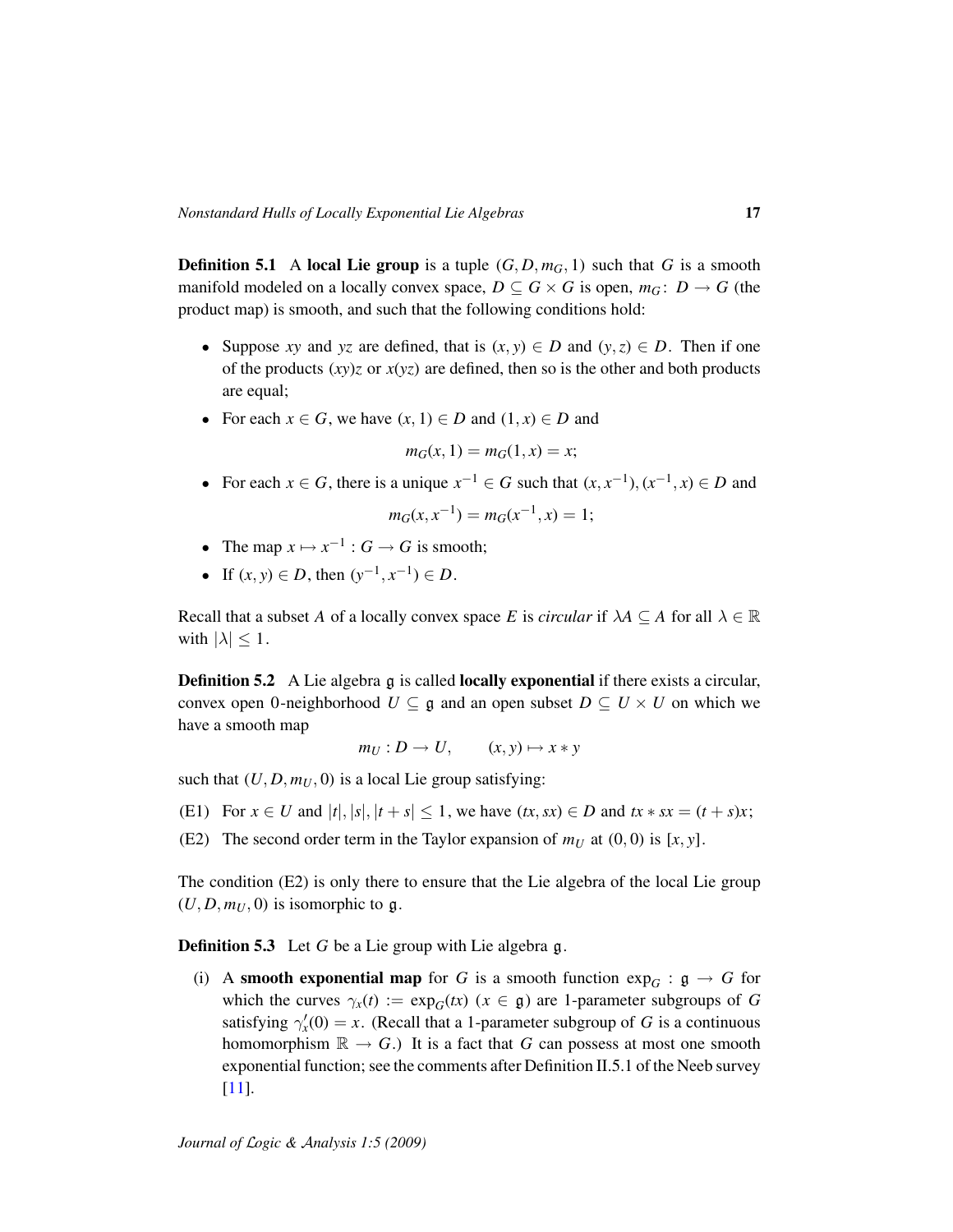(ii) *G* is said to be locally exponential if there exists a smooth exponential map  $\exp_G$  for *G*, an open 0-neighborhood  $U \subseteq \mathfrak{g}$ , and an open *e*-neighborhood *V* ⊆ *G* such that  $exp_G$  |*U* is a diffeomorphism of *U* onto *V*.

The above terminology is due to the fact that the Lie algebra of a locally exponential Lie group is a locally exponential Lie algebra; this follows from considering exponential coordinates. Thus a locally exponential Lie algebra is a natural candidate to be the Lie algebra of a locally exponential Lie group.

**Definition 5.4** A locally exponential Lie algebra g is said to be **enlargeable** if it is the Lie algebra of a locally exponential Lie group.

Pestov proves [Theorem 1.1](#page-1-0) in the following manner. First, he finds an internal Lie algebra  $\mathfrak{h} \in \mathcal{H}^*$  such that  $\mathfrak g$  embeds isometrically into  $\mathfrak{h}$  as a closed subalgebra. By assumption, there is an internal Banach-Lie group  $H$  for which  $\mathfrak h$  is its Lie algebra. As mentioned in the Introduction,  $\mathfrak h$  is a Banach-Lie algebra and Pestov shows that  $\mathfrak h$  is enlargeable by constructing the nonstandard hull of  $H$ , which has  $\hat{h}$  as its Lie algebra. This finishes the proof of [Theorem 1.1](#page-1-0) as a closed Lie subalgebra of an enlargeable Banach-Lie algebra is enlargeable (see [\[15,](#page-24-4) page 22, item (\*\*\*)]).

We now explain the set-up that allows us to pursue the above method of proof for the class of locally exponential Lie algebras. Suppose that g is a locally exponential Lie algebra witnessed by  $(U, D, m_U, 0)$ . For  $x, y \in U$ , we sometimes write  $x * y$  instead of  $m_U(x, y)$ . Suppose  $H$  is a directed family of closed subalgebras of g and suppose that there exists an open, symmetric neighborhood  $V \subseteq U$  of 0 in g with  $V \times V \subseteq D$ and such that

- (1)  $\bigcup \mathcal{H}$  is dense in g;
- (2) for each  $h \in \mathcal{H}$ , there is a locally exponential Lie group *H* such that Lie(*H*)  $\cong h$ ;
- (3) for each  $h \in H$ , if *H* is a connected locally exponential Lie group such that Lie(*H*) ≅ h, then  $\exp_H |V \cap \mathfrak{h}: V \cap \mathfrak{h} \to H$  is injective.

The preceding conditions are the direct analogues of Pestov's assumptions in the Banach setting. In order to make some of Pestov's arguments go through, we add two further conditions. First, we introduce some notation. For each  $\mathfrak{h} \in \mathcal{H}$ , let us fix a connected Lie group *H* such that Lie(*H*)  $\cong$  h and let *W*<sub>h</sub> be an open symmetric neighborhood of *e* in *H* contained in  $\exp_H(V)$ . Let  $D_\mathfrak{h} := \{(x, y) \in \mathfrak{h} \times \mathfrak{h} \mid \exp_H(x) \cdot \exp_H(y) \subseteq W_\mathfrak{h}\}\)$ , an open subset of  $\mathfrak{h} \times \mathfrak{h}$ . Define  $*_\mathfrak{h}$ :  $D_\mathfrak{h} \to V \cap \mathfrak{h}$  by  $x *_\mathfrak{h} y = \exp_H^{-1}(\exp_H(x) \cdot \exp_H(y))$ . Our new assumptions are that  $W<sub>h</sub>$  can be chosen so that there exists a continuous seminorm *p* on g for which: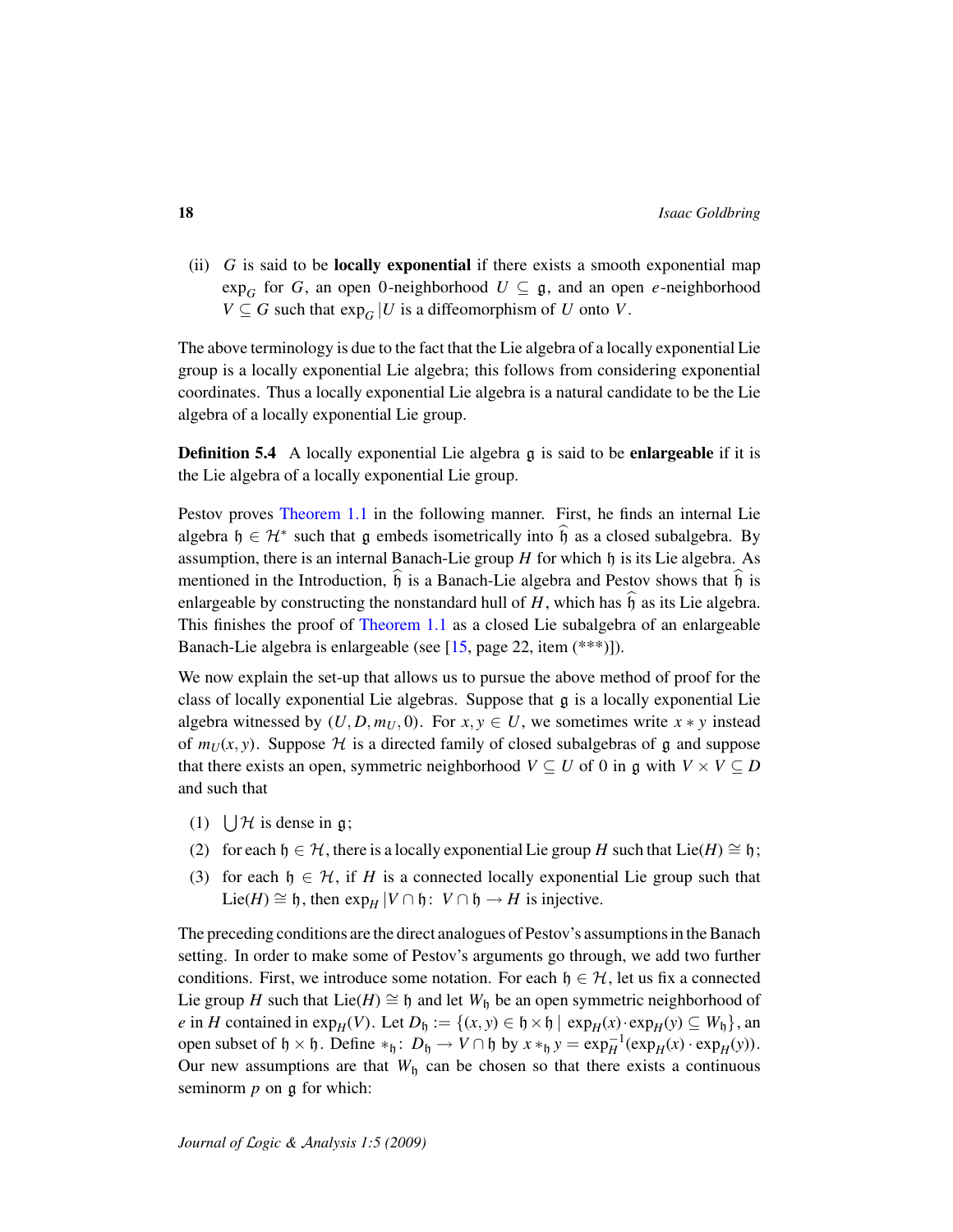- (4)  $\{x \in \mathfrak{h} | p(x) < 1\}^{\times 2} \subseteq D_{\mathfrak{h}};$
- (5)  $\{x \in \mathfrak{g} \mid p(x) < 1\}^{\times 2} \subseteq D$  and  $m_U | \{x \in \mathfrak{g} \mid p(x) < 1\}^{\times 2}$  is uniformly continuous.

We will need the following consequence of assumption (4).

**Fact 5.5** (Glöckner and Neeb [[5,](#page-23-9) Proposition 3.7.17]) Assumption (4) implies that for all  $\mathfrak{h} \in \mathcal{H}$  and all  $x, y \in \mathfrak{h}$  with  $p(x), p(y) < 1$ , we have  $x *_{\mathfrak{h}} y = m_U(x, y)$ . (The statement of Proposition 3.7.17 in Glöckner and Neeb  $[5]$  $[5]$  is less precise than what we claim and one needs only to read the proof of that proposition to see that it yields this fact immediately.)

For the rest of this section, we fix  $h \in \mathcal{H}^*$  and suppose *H* is a corresponding internal connected locally exponential Lie group whose Lie algebra is h. For simplicity, let exp denote the exponential map for  $H$ . By the above fact, we can write  $x * y$  instead of  $x *_{h} y$  when  $x, y \in \mathfrak{h}$  are such that  $p(x) < 1$  and  $p(y) < 1$ .

The first step in constructing the nonstandard hull of *H* is to define *H<sup>f</sup>* . In the Banach setting of Pestov's paper, *H<sup>f</sup>* is defined in a certain technical fashion but is later shown to equal  $\bigcup_n \exp(W)^n$ , where *W* is any ball around 0 in h of finite, noninfinitesimal radius. It follows that  $H_f = \bigcup_n \exp(\mathfrak{h}_f)^n$ . Indeed, one inclusion is clear, for  $W \subseteq \mathfrak{h}_f$ . Now suppose  $x \in \mathfrak{h}_f$ . Choose *m* so that  $\frac{1}{m}x \in W$ . Then  $\exp(x) = \exp(\frac{1}{m}x)^m \in \exp(W)^m$ , proving the other direction. I thus propose the following definition in the locally convex setting.

**Definition 5.6**  $H_f := \bigcup_n \exp(\mathfrak{h}_f)^n$ .

**Lemma 5.7**  $H_f$  is a group.

**Proof** *H<sub>f</sub>* clearly contains *e* and is closed under products. It remains to show that  $H_f$  is closed under inverses; this follows from the fact that  $h_f$  is closed under additive inverses and the fact that  $exp(-x) = exp(x)^{-1}$ .  $\Box$ 

In analogy with Pestov, we make the following definition.

**Definition 5.8**  $\mu_H := \exp(\mu_h)$ .

The following lemma appears in Pestov's paper, where he uses facts about the BCH series in Banach-Lie algebras to reach this conclusion. We could not use such an argument and this is where assumptions (4) and (5) make their first appearance.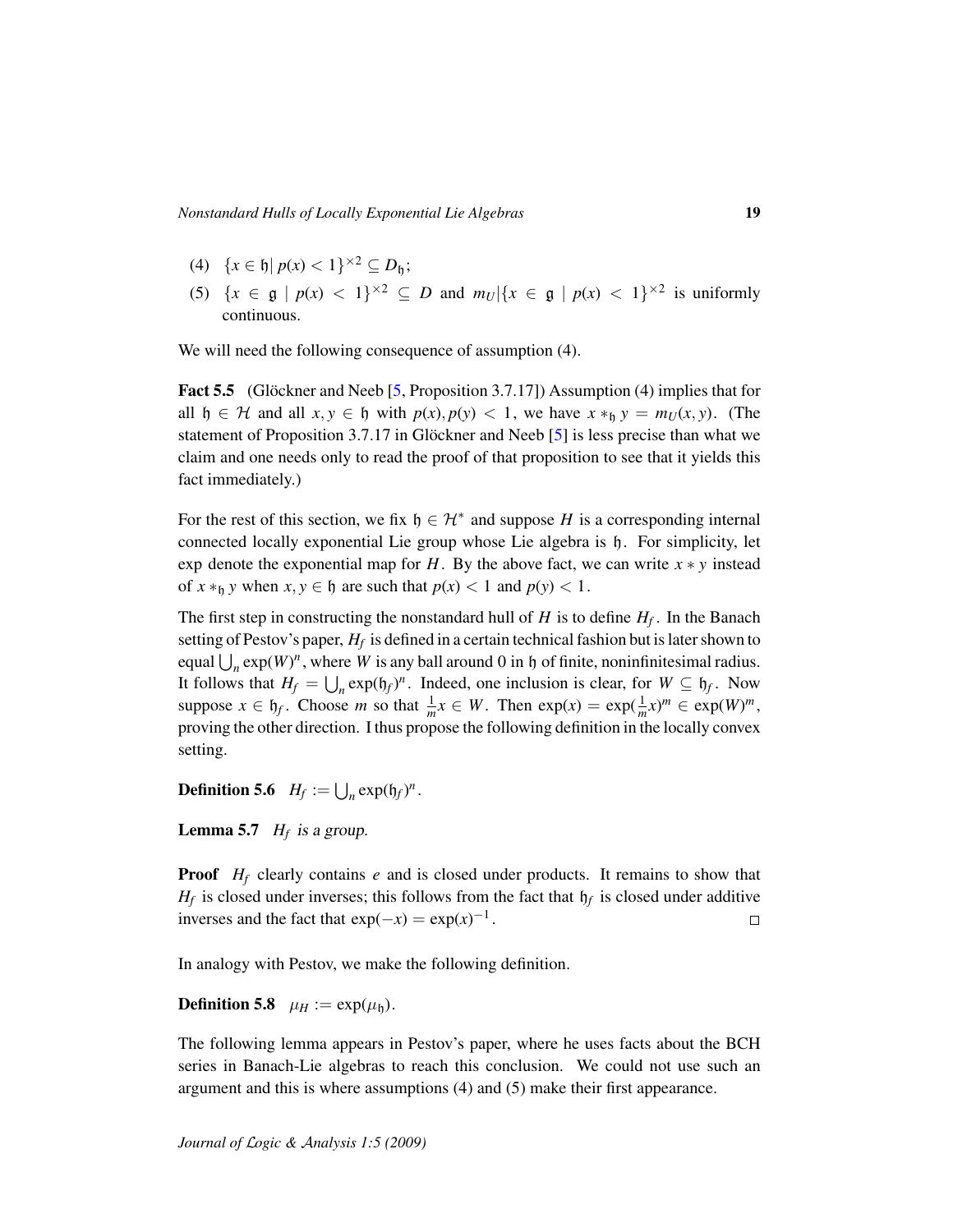**Lemma 5.9**  $\mu_H$  is a normal subgroup of  $H_f$ .

**Proof** First suppose that  $x, y \in \mu_H$ . Choose  $x_1, y_1 \in \mu_h$  such that  $exp(x_1) = x$  and  $\exp(y_1) = y$ . Using the continuity of  $m_U$  and the fact that  $(x, y) \in D_h$ , we have  $x_1 * y_1 \in \mu_{\mathfrak{h}}$  and thus  $exp(x_1 * y_1) \in \mu_H$ . But then

$$
xy = \exp(x_1)\exp(y_1) = \exp(x_1 * y_1) \in \mu_H.
$$

Since  $-x_1 \in \mu_{\mathfrak{h}}$ , we have  $x^{-1} = \exp(-x_1) \in \mu_H$ . Hence,  $\mu_H$  is a subgroup of  $H_f$ .

Now suppose *y* ∈ *H<sub>f</sub>* and *x* ∈  $\mu$ *H*. We will show that  $yxy^{-1}$  ∈  $\mu$ *H*. Write *x* = exp(*x*<sub>1</sub>), where  $x_1 \in \mu_{\mathfrak{h}}$ . Let  $z_1, \ldots, z_n \in \mathfrak{h}_f$  be such that  $y = y_1 \cdots y_n$ , where  $y_i := \exp(z_i)$  for each  $i \in \{1, \ldots, n\}$ . Then

$$
yxy^{-1} = \exp(z_1)\cdots \exp(z_n)\exp(x_1)\exp(-z_n)\cdots \exp(-z_1).
$$

By induction, it suffices to prove that, for all  $z \in \mathfrak{h}_f$  and  $w \in \mu_{\mathfrak{h}}$ , we have

 $\exp(z) \exp(w) \exp(-z) \in \mu_H$ .

Choose a continuous seminorm  $q \geq p$  on g so that for all  $x, y \in \mathfrak{g}$ , if  $q(x), q(y) < 1$ , then  $p(x * y) < 1$ . Choose *m* so that  $q(\frac{1}{m}z) < 1$ . Let  $w' \in \mu_{\mathfrak{h}}$  be arbitrary. Then by uniform continuity of  $m_U$ , we know that  $\frac{1}{m}z * w' \sim \frac{1}{m}z$ . Since  $p(\frac{1}{m}z * w') < 1$ , another application of uniform continuity implies that  $(\frac{1}{m}z * w') * (-\frac{1}{m}z) \sim (\frac{1}{m}z) * (-\frac{1}{m}z) = 0$ . Hence  $\exp(\frac{1}{m}z)\exp(w')\exp(-\frac{1}{m}z) \in \mu_H$  for any  $w' \in \mu_h$ . Since

$$
\exp(z)\exp(w)\exp(-z) = \exp(\frac{1}{m}z)^m \exp(w)\exp(-\frac{1}{m}z)^m,
$$

we are finished with the proof of the lemma.

**Definition 5.10** We set  $\hat{H} := H_f / \mu_H$  and let  $\pi_H : H_f \to \hat{H}$  be the quotient map.

**Lemma 5.11** Suppose  $\pi_{\mathfrak{h}}(x) = \pi_{\mathfrak{h}}(y)$ . Then  $\pi_H(\exp x) = \pi_H(\exp y)$ .

**Proof** Choose *m* so that  $p(\frac{1}{m}x), p(\frac{1}{m}y) < 1$ . By uniform continuity of  $m_U$ ,

$$
\frac{1}{m}x * (-\frac{1}{m}y) \sim \frac{1}{m}y * (-\frac{1}{m}y) = 0.
$$

Thus  $\exp(\frac{1}{m}x * - \frac{1}{m}y) \in \mu_H$ , whence  $\exp(\frac{1}{m}x) \exp(-\frac{1}{m}y) \in \mu_H$ . Hence

$$
\pi_H(\exp(x)\exp(y)^{-1}) = \pi_H((\exp\frac{1}{m}x)^{m-1}(\exp\frac{1}{m}x)(\exp(-\frac{1}{m}y))(\exp(-\frac{1}{m}y)^{m-1})
$$

$$
= \pi_H((\exp\frac{1}{m}x)^{m-1}(\exp(-\frac{1}{m}y))^{m-1})
$$

Continuing in this fashion, one gets the desired result.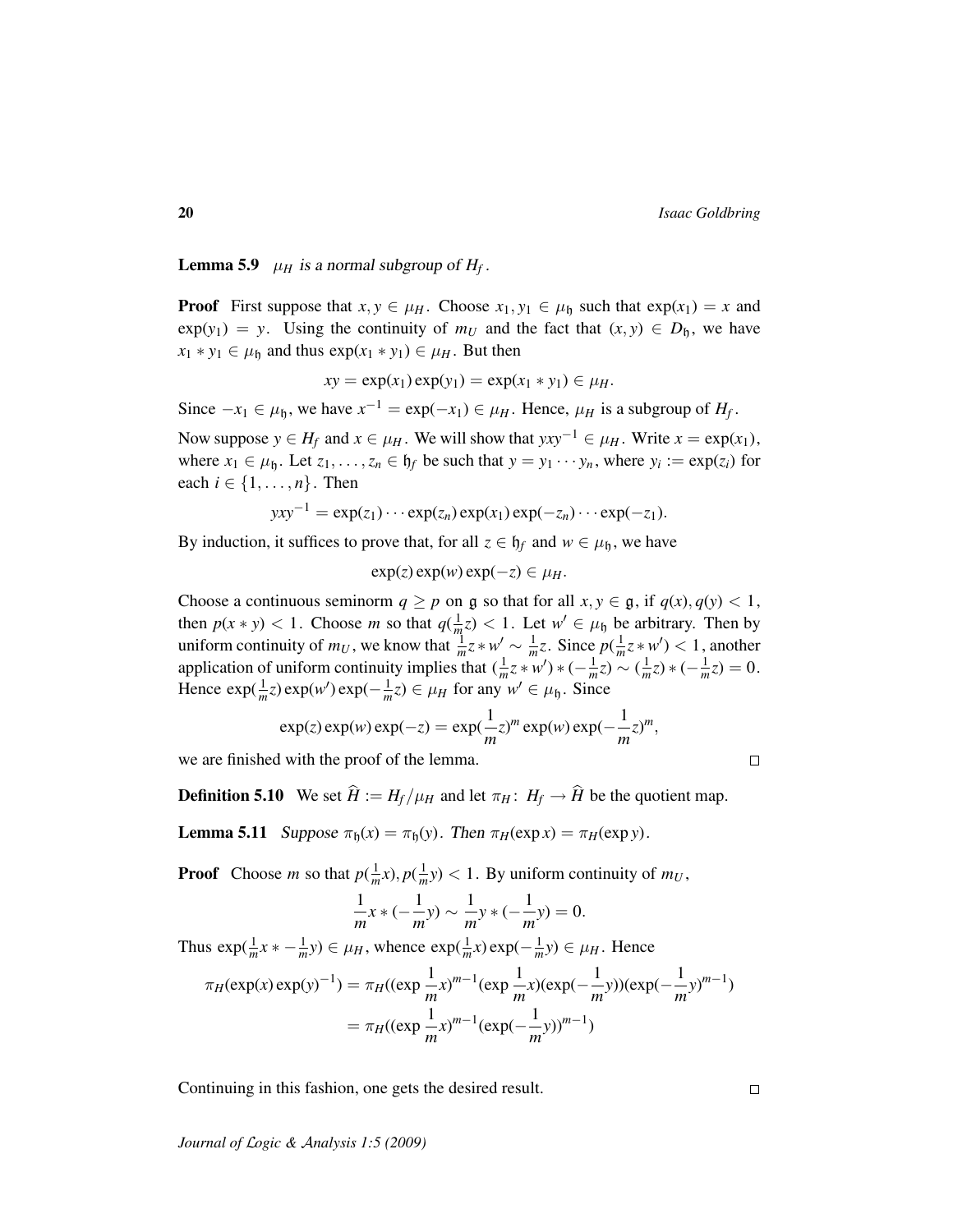The above lemma allows us to define a function  $\widehat{\exp} : \widehat{\mathfrak{h}} \to \widehat{H}$  by

$$
\widehat{\exp}(x+\mu_{\mathfrak{h}}):=(\exp x)\mu_{H}.
$$

From now on, we will use the notation  $\llbracket x \rrbracket$  for  $x + \mu_h$  as introduced earlier in the paper.

<span id="page-20-1"></span>**Lemma 5.12**  $\widehat{\exp}$  is injective on  $\widehat{W} := \{ \llbracket x \rrbracket \mid \widehat{p}(\llbracket x \rrbracket) < 1 \}.$ 

**Proof** Suppose  $\llbracket x_1 \rrbracket$ ,  $\llbracket x_2 \rrbracket \in \widehat{W}$  are such that  $\widehat{\exp}(\llbracket x_1 \rrbracket) = \widehat{\exp}(\llbracket x_2 \rrbracket)$ . It follows that  $(\exp x_1)(\exp x_2)^{-1} \in \mu_H$  and hence  $\exp(x_1 \cdot (-x_2)) \in \mu_H$ . Let  $z \in \mu_h$  be such that  $\exp(x_1 \cdot (-x_2)) = \exp z$ . Since  $\exp$  is injective on *V*, we have  $x_1 \cdot (-x_2) = z$ . But then, by uniform continuity of  $m_U$ ,  $x_2 \sim (x_1 * (-x_2)) * x_2 = x_1$ , that is  $[[x_1]] = [[x_2]]$ .  $\Box$ 

<span id="page-20-0"></span>**Remark 5.13** All that was used in the above construction of  $\hat{H}$  was that  $m_U$  was Scontinuous on pairs of points of *U* <sup>∗</sup> with *p*-norm less than 1 which were *finite*, so the assumption that *m<sup>U</sup>* is uniformly differentiable at finite points allows those arguments to go through.

In addition to the conditions  $(1)-(5)$  we have imposed on the locally exponential Lie algebra  $\frak g$  and the family of closed subalgebras  $\cal H$ , we further assume the condition

(6) *m<sup>U</sup>* is uniformly smooth at finite points.

Note that condition (6), when combined with [Remark 5.13](#page-20-0) and [Lemma 4.5,](#page-14-1) allows us to replace condition (5) with the following condition:

 $(5')$  *m<sub>U</sub>* is a finite function.

Under these conditions, we get a smooth map  $\widehat{m_U}$ :  $\widehat{D} \to \widehat{\mathfrak{g}^*}$ .

<span id="page-20-2"></span>**Lemma 5.14**  $\hat{b}$  is a locally exponential Lie algebra.

**Proof** Let  $\hat{W}$  be as in [Lemma 5.12.](#page-20-1) Consider the map

$$
m_{\widehat{\mathfrak{h}}}:\ \widehat{W}\times \widehat{W}\to \widehat{\mathfrak{h}},\quad m_{\widehat{\mathfrak{h}}}([\![x]\!], [\![y]\!]):=[\![x*y]\!].
$$

Note that  $m_{\hat{b}} = \hat{m}_U|(\hat{W} \times \hat{W})$ . Since  $\hat{b}$  is a complete subalgebra of  $\hat{g}^*$ , it follows that  $m_{\hat{b}}$  is smooth. Let  $D' := m_{\hat{b}}^{-1}$  $\widehat{\theta}^{-1}$  ( $\widehat{W}$ ). We claim that  $(\widehat{W}, D', m_{\widehat{\theta}} | D', [0])$  witnesses that  $\widehat{\theta}$ is a locally exponential Lie algebra.

It is clear that the above data yields a local group, and since multiplication and inversion are smooth (inversion is in fact linear), we have that  $(\hat{W}, D', m_{\hat{b}}|D', [0])$  is a local Lie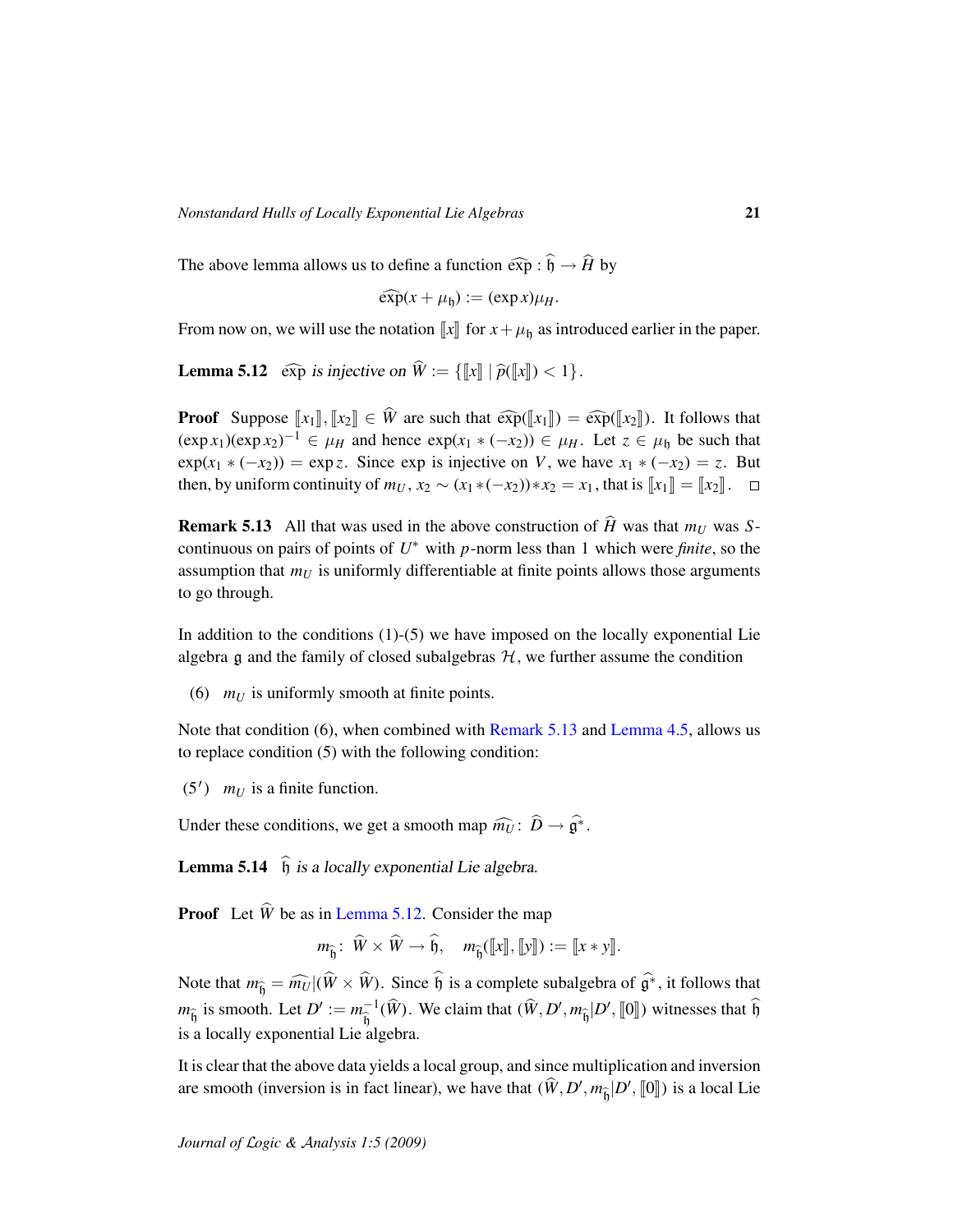group. We now must verify conditions (E1) and (E2) of Definition [5.2.](#page-16-0) Towards proving (E1), suppose  $\llbracket x \rrbracket \in \widehat{W}$  and  $|t|, |s|, |t+s| \leq 1$ . We need  $(t\llbracket x \rrbracket, s\llbracket x \rrbracket) \in D'$  and  $w$   $(t\llbracket x \rrbracket \ll w)$  and  $w$  is the  $w(x) \leq 1$  wheneed  $m_{\hat{b}}(t\llbracket x \rrbracket, s\llbracket x \rrbracket) = (t + s)\llbracket x \rrbracket$ . Now since  $\llbracket x \rrbracket \in W$ , we know that  $p(x) < 1$ , whence  $(tx, sx) \in D_{\mathfrak{h}}$  and  $tx * sx = (t + s)x$ . It follows that  $m_{\hat{\mathfrak{h}}} (t[[x], s[[x]]) = (t + s)[x]] \in \hat{W}$ and so  $(t[[x], s[[x]]) \in D'.$ 

Now suppose  $h = (h_1, h_2) \in \mathfrak{g} \times \mathfrak{g}$ . Since  $d^2 m_U(0, 0)(h, h) = [h_1, h_2]$ , [Proposition 3.11](#page-9-0) implies that

$$
d^2\widehat{m_U}(\llbracket 0\rrbracket, \llbracket 0\rrbracket)(\llbracket h\rrbracket, \llbracket h\rrbracket) = \llbracket [h_1, h_2]\rrbracket = \llbracket [h_1\rrbracket, \llbracket h_2\rrbracket].
$$

It follows that the Lie algebra of the local group  $(\hat{W}, D', m_{\hat{b}} | D', [0])$  is  $\hat{b}$ . Hence (E2) holds and the proof of the lemma is finished.

**Lemma 5.15**  $\hat{h}$  is enlargeable.

**Proof** By [Lemma 5.12,](#page-20-1)  $\widehat{\exp}|\widehat{W}$  is injective. It is also clear from the definitions that  $\widehat{\exp}$  is a local group morphism when  $\widehat{\mathfrak{h}}$  is endowed with the local group structure from [Lemma 5.14.](#page-20-2) Let  $\widehat{H}_1$  denote the subgroup of  $\widehat{H}$  generated by  $\widehat{\exp}(\widehat{W})$ . Then Neeb [\[11,](#page-24-0) Corollary II.2.2] implies that  $\widehat{H}_1$  carries the unique structure of a Lie group so that  $\widehat{\exp}|\widehat{W}|$  is a diffeomorphism onto an open subset of  $\widehat{H}_1$ . Then  $\widehat{H}_1$  is a locally exponential Lie group with Lie algebra  $\hat{\mathfrak{h}}$ , finishing the proof.

We are now ready to state our main theorem on localizing enlargeability.

<span id="page-21-0"></span>**Theorem 5.1** Suppose g is a locally exponential Lie algebra and  $H$  is a family of closed subalgebras such that g and  $H$  satisfy conditions (1)-(6) (or (5') instead of (5)). Then  $\alpha$  is enlargeable.

**Proof** As in Pestov [\[13\]](#page-24-1), we get an internal  $\mathfrak{h} \in \mathcal{H}^*$  such that the map  $\iota : \mathfrak{g} \to \widehat{\mathfrak{g}^*}$ actually takes values in  $\hat{h}$ . For the sake of completeness, let us repeat how this argument goes. Let  $X := \bigcup \mathcal{H}$ . Consider the following family of internal conditions on  $A \in \mathcal{P}_F(X)^*$ , the set of hyperfinite subsets of  $X^*$ :

$$
C(g, p, n) := \{ A \in \mathcal{P}_F(X)^* \mid \text{ there exists } g' \in A \text{ such that } p(g - g') < \frac{1}{n} \},
$$

where *g* ranges over **g** and *p* ranges over the set of continuous seminorms on **g**. Assumption (1) implies that for each *g*  $\in$  g we have  $\mu(g) \cap X^* \neq \emptyset$ , whence the family of internal sets  $C(g, p, n)$  has the finite intersection property. Hence, by saturation,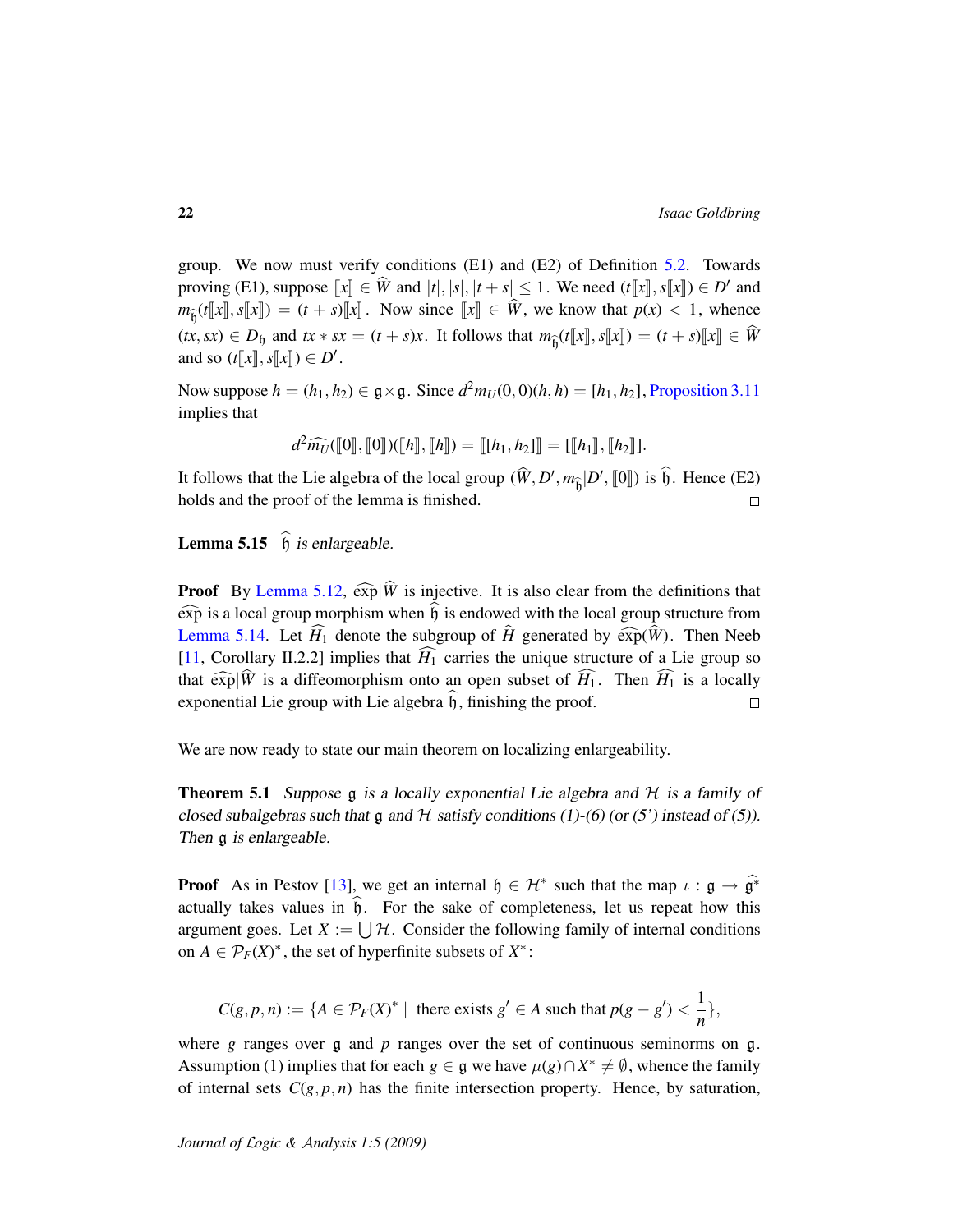there is an  $A \in \mathcal{P}_F(X)^*$  belonging to each  $C(g, p, n)$ . Fix  $g \in \mathfrak{g}$ . We claim that  $\mu$ (*g*) ∩ *A*  $\neq$   $\emptyset$ . To see this, let

$$
B_g(p, n) := \{ x \in A \mid p(g - x) < \frac{1}{n} \}.
$$

By the choice of *A*, each  $B_g(p, n)$  is nonempty. Moreover, the family of internal sets  $B_g(p,n)$ , where *p* ranges over the set of continuous seminorms on g, has the finite intersection property. Thus, by saturation, there is  $x \in A$  which belongs to each  $B_g(p,n)$ , that is  $x \in \mu(g) \cap A$ . Since the family H is directed, there is  $\mathfrak{h} \in \mathcal{H}^*$  such that  $A \subseteq \mathfrak{h}$ . This is the desired  $\mathfrak{h}$ .

Since  $\iota$  :  $\mathfrak{g} \to \hat{\mathfrak{h}}$  is an injective morphism of Lie algebras, we can infer that  $\mathfrak{g}$  is enlargeable from the enlargeability of  $\hat{\mathfrak{h}}$  using Neeb [11. Corollary IV.4.10(2)]. enlargeable from the enlargeability of  $\hat{b}$  using Neeb [\[11,](#page-24-0) Corollary IV.4.10(2)].

We now mention a corollary of this theorem involving only standard notions. Say that a locally exponential Lie algebra  $\frak{g}$  is **strong** if there is a local group  $(U, D, m_U, 0)$ witnessing that  $\mathfrak g$  is a locally exponential Lie algebra for which  $m_U$  is strongly smooth.

<span id="page-22-0"></span>**Corollary 5.16** If g is a strong locally exponential Lie algebra with a family  $H$  of closed subalgebras satisfying conditions  $(1)-(4)$ , then g is enlargeable.

**Proof** This follows from the previous theorem, using [Lemma 3.15,](#page-11-1) [Lemma 3.17,](#page-12-0) and [Lemma 4.5.](#page-14-1)  $\Box$ 

We can remove some of the assumptions on  $g$  in [Theorem 5.1](#page-21-0) if  $g$  is a complete HM-space.

<span id="page-22-1"></span>Corollary 5.17 If g is a locally exponential Lie algebra modeled on a complete HMspace with a family  $H$  of closed subalgebras satisfying conditions (1)-(4), then g is enlargeable.

**Proof** It is clear from the continuity of  $m_U$  and the fact that the finite points are all nearstandard that  $m_U$  is a finite map. By [Lemma 3.19,](#page-13-0) we know that  $m_U$  is uniformly smooth at finite points.  $\Box$ 

Question 5.18 [Corollary 5.16](#page-22-0) and [Corollary 5.17](#page-22-1) would be exact analogs of Pestov's Theorem for certain classes of locally exponential Lie algebras if condition (4) were not needed. Can one eliminate assumption (4) in any of the above results?

Pestov draws the following corollary to his theorem.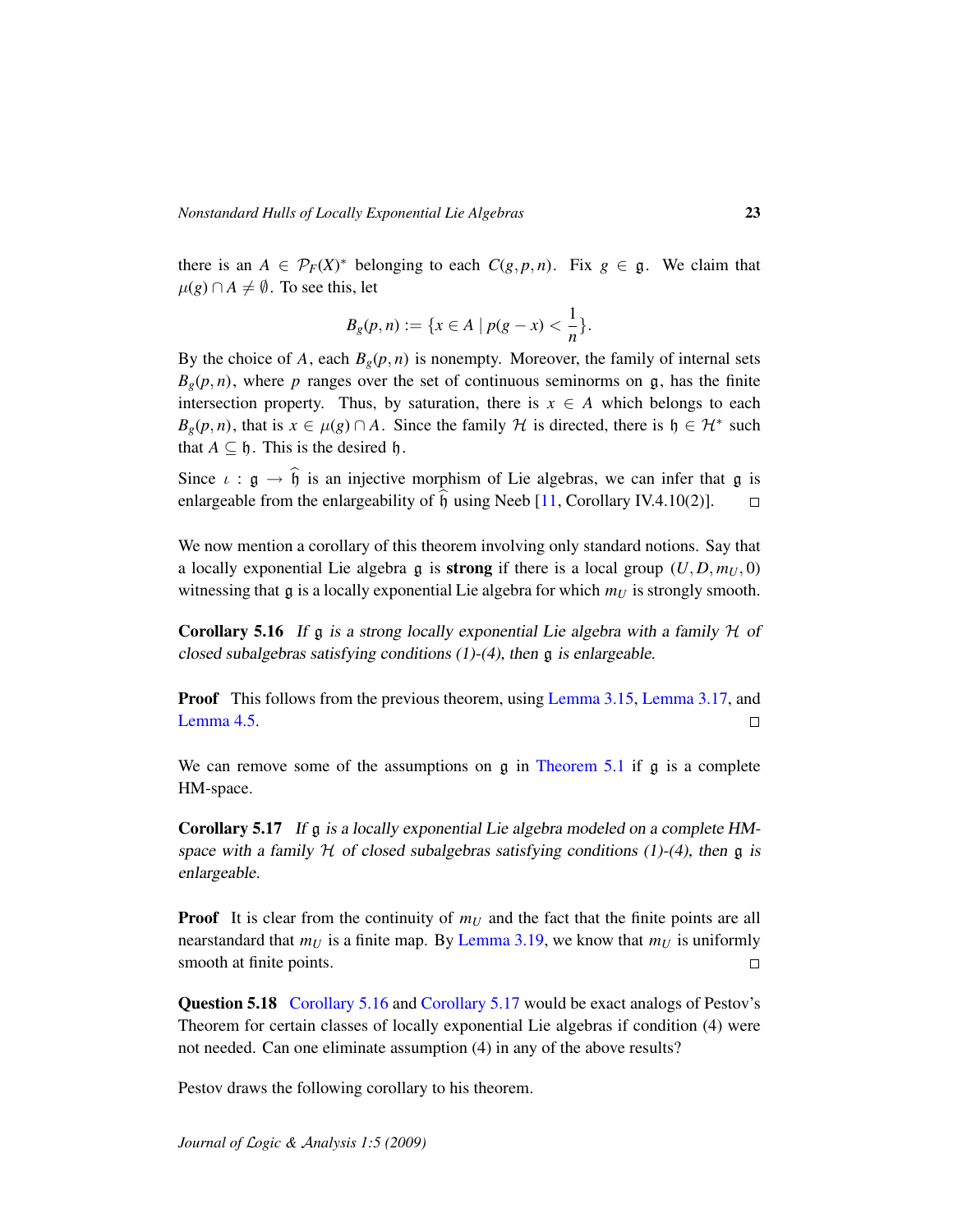<span id="page-23-10"></span>Corollary 5.19 (Pestov) If g is a Banach-Lie algebra which contains a dense subalgebra in which every finitely generated subalgebra is finite-dimensional (or such that every finitely generated subalgebra is solvable), then g is enlargeable.

Question 5.20 Even if one were able to obtain perfect analogs of Pestov's theorem for arbitrary locally exponential Lie algebras, would one be able to draw similar conclusions as in [Corollary 5.19?](#page-23-10)

# References

- <span id="page-23-5"></span>[1] W. Bertram, H. Glöckner, K.H. Neeb, Differential calculus over general base fields and rings, *Expo. Math.* 22(3)(2004), 213-282; [doi:10.1016/S0723-0869\(04\)80006-9.](http://dx.doi.org/10.1016/S0723-0869(04)80006-9)
- <span id="page-23-7"></span>[2] H. Corson and V. Klee, Topological Classification of Convex Sets, *Proc. Symp. Pure Math. VII (Convexity)*. Providence, R.I.: AMS 1963, 37-51; MR0161119.
- <span id="page-23-1"></span>[3] M. Davis, *Applied Nonstandard Analysis*, John Wiley and Sons Inc., 1977; MR0505473.
- <span id="page-23-8"></span>[4] H. Glöckner, Hölder Continuous Homomorphisms between Infinite-Dimensional Lie Groups are Smooth, *J. Funct. Anal.* 228(2)(2005), 419-444; [doi:10.1016/j.jfa.2005.06.023.](http://dx.doi.org/10.1016/j.jfa.2005.06.023)
- <span id="page-23-9"></span>[5] H. Glöckner, K.H. Neeb, *Infinite-dimensional Lie groups, Vol. I, Basic Theory and Main Examples*, book in preparation.
- <span id="page-23-2"></span>[6] C.W. Henson, Foundations of Nonstandard Analysis: A Gentle Introduction to Nonstandard Extensions; in *Nonstandard Analysis: Theory and Applications*, 1-49, L. O. Arkeryd, N. J. Cutland, and C. W. Henson (eds.), NATO Science Series C, Springer, 2001.
- <span id="page-23-4"></span>[7] C.W. Henson and L.C. Moore, Jr., The Nonstandard Theory of Topological Vector Spaces, *Trans. Amer. Math. Soc* 172(1972), 405-435; MR0308722.
- <span id="page-23-6"></span>[8] C.W. Henson and L.C. Moore, Jr., Invariance of the Nonstandard Hulls of Locally Convex Spaces, *Duke Math. J.* 40(1973), 193-205; [doi:10.1215/S0012-7094-73-04018-](http://dx.doi.org/10.1215/S0012-7094-73-04018-0) [0.](http://dx.doi.org/10.1215/S0012-7094-73-04018-0)
- <span id="page-23-0"></span>[9] M. Lazard, J. Tits, Domaines d'injectivite de l'application exponentielle, ´ *Topology* 4 (1966), 315-322; [doi:10.1016/0040-9383\(66\)90030-9.](http://dx.doi.org/10.1016/0040-9383(66)90030-9)
- <span id="page-23-3"></span>[10] W.A.J. Luxemburg, A General Theory of Monads, in *Internat. Sympos. Applications of Model Theory to Algebra, Analysis, and Probability (Pasadena, Calif., 1967)*, 18-89, Holt, Rinehart and Winston, New York, 1969; MR0244931.